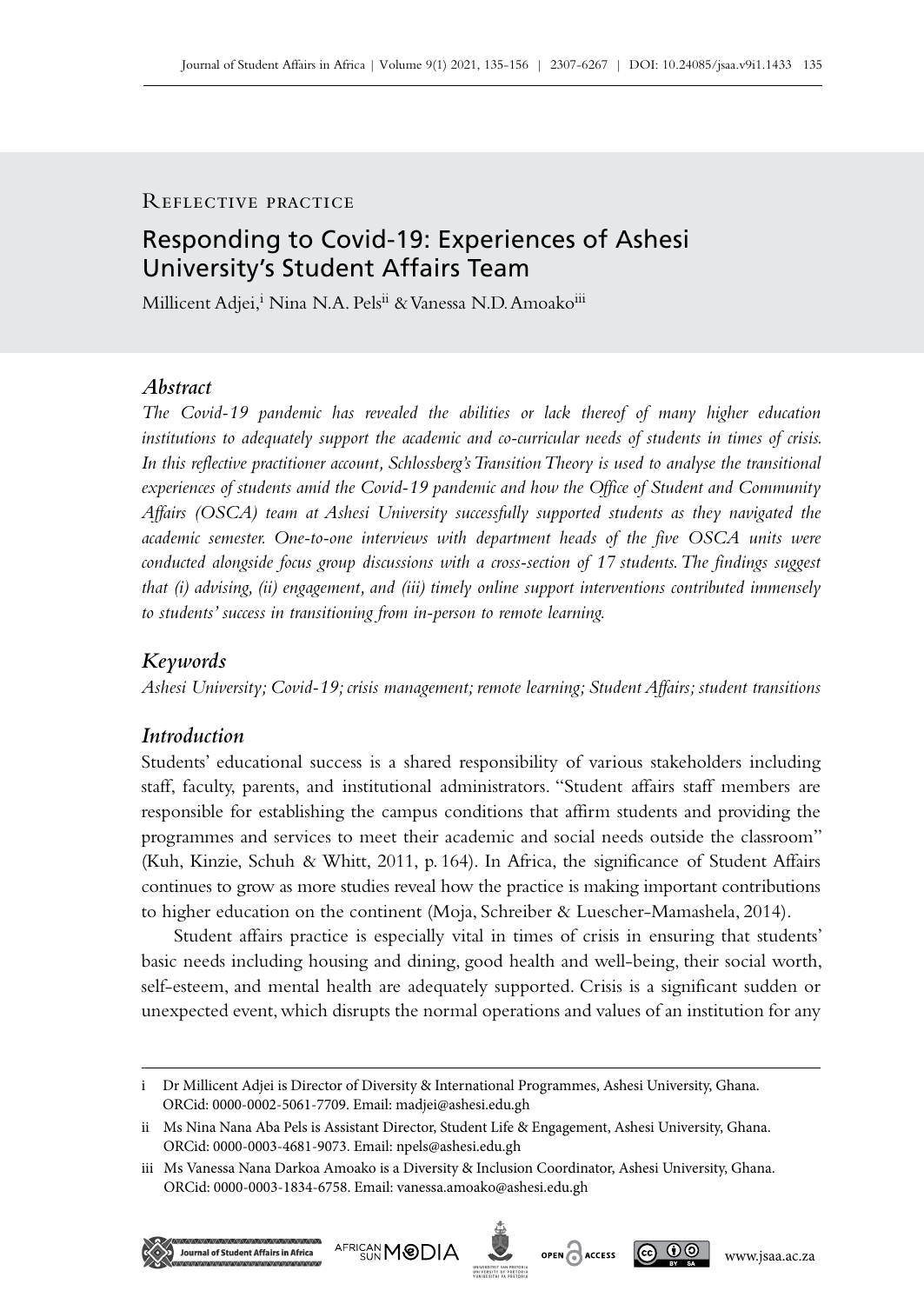length of time and can threaten the well-being of personnel, property, financial resources, and/or institutional reputation (Zdziarski, 2006; Brennan & Stern, 2017; Shaw, 2017). In the past, crisis events in global higher education institutions (HEIs) have primarily centred on issues concerning harassment, bullying and discrimination suits, administrative scandals, student unrest, strikes, mass shootings, suicides, severe weather events, and terrorist attacks (Wang & Hutchins, 2010; Studenberg, 2017). Crisis management plans in this regard have focused mostly on human and environmental safety as part of the HEI goals (Rayburn, Anderson & Sierra, 2020). By caring for and ensuring a safe environment for all members of the campus community during a crisis, students can readily transition to safer conditions that enable the continuity of their academic experience.

The current Covid-19 pandemic has revealed the need for institutions to have adequate short- and long-term crisis management plans to ensure that the educational process is uninterrupted and to maintain learning continuity (Rayburn et al., 2020). A recent World Bank Education (2020) report on tertiary institutions' responses to the Covid‑19 crisis reveals widespread institutional disruptions including those related to mass student displacements, weakened vital campus services and support, increased inequity, and inequality in accessing education. The report also mentions the inability of HEIs in retaining at-risk student populations and significant socio-emotional impacts on student well-being. Such disruptions rattle students' experience, threatening their overall safety and well‑being and eventual educational outcomes. Thus, some students are experiencing significant strain and remain uncertain about the future of their education. This article, therefore, calls on HEIs to be systematic, analytical, and intentional in understanding students' transition experiences during crises. It challenges them to choose innovative interventions to meet students' needs amid crises and uncertainties.

To ensure the continuity of the various HEI functions, programmes, and processes, while responding to Covid-19 protocols, many institutions have been compelled to shift the delivery of their core mandates of teaching, learning and engagement to innovative remote platforms to maintain learning continuity. Since its inception, Ashesi University has operated as a full-time in‑person institution with no online course offerings and teaching. The Covid-19 pandemic and the government of Ghana's directive for all HEIs to cease in–person instructions until January 2021 propelled Ashesi to move all its institutional functions online in March 2020. Thus, the objectives of this article are to: (i) highlight the various innovative approaches Student Affairs Professionals (SAPs) at Ashesi University adopted to support students to navigate the Covid-19 pandemic successfully; (ii) emphasise the impact of the responses on students' experiences; (iii) demonstrate the critical role theoretical frameworks can potentially play in the practice of SAPs to make more informed and efficient decisions.

## *Institutional Context*

Ashesi University is a four-year private, liberal arts university located in the Eastern Region of Ghana. It seeks "to train a new generation of ethical and entrepreneurial leaders for Africa" (Ashesi University, 2002). Ashesi allows students to study across a broad field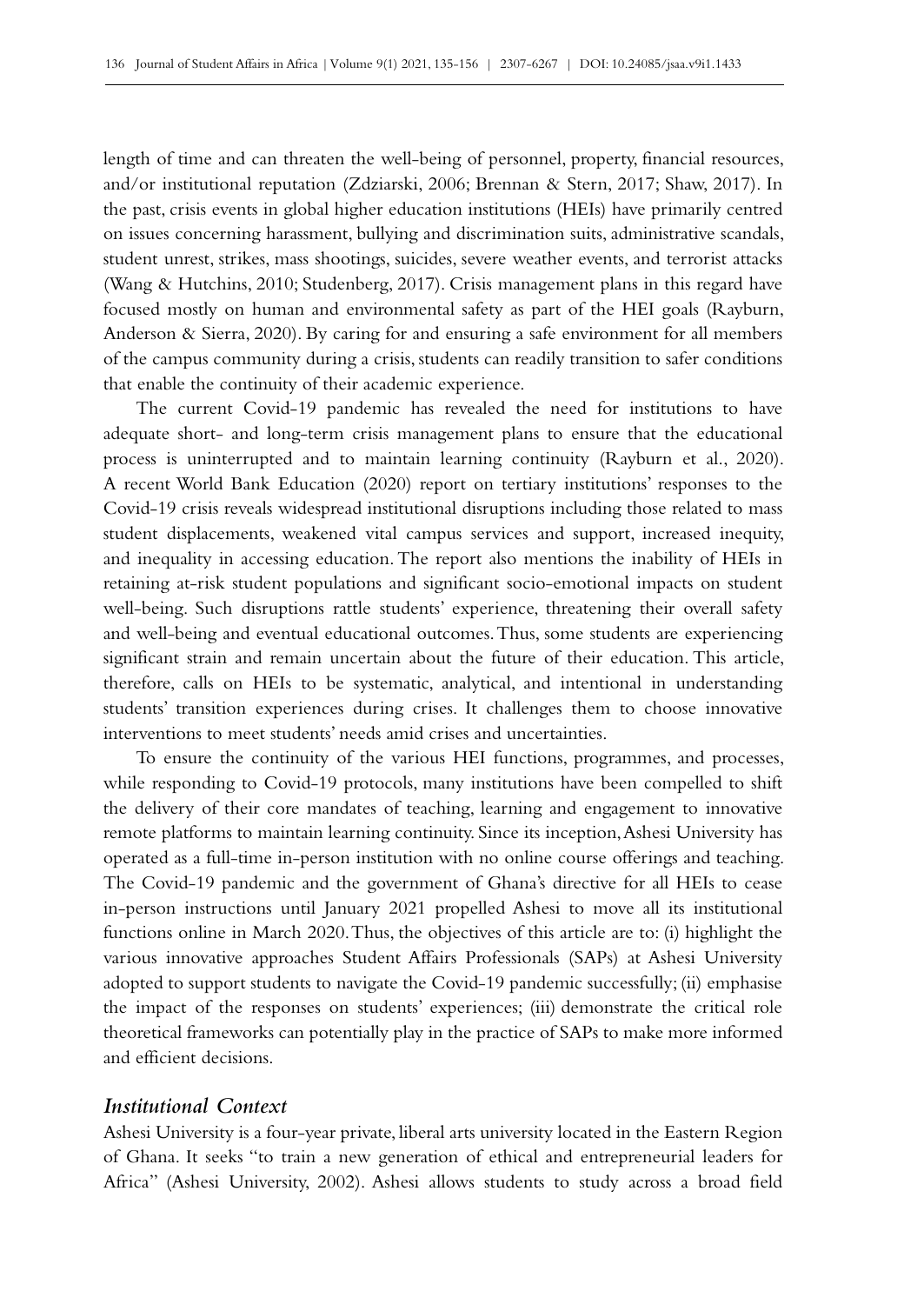including the humanities, arts and sciences and elect to pursue one of six majors: business administration, computer science, management information systems and three engineering programmes. The university started with a pioneer class of 30 students in 2002 and has grown steadily over the years with a current student population of 1173 from over 20 African countries.

## *Ashesi University's Student Affairs Structure*

For most HEIs, growth in numbers comes with the expansion of services to students including job placements, career development, housing, health, counselling, and co-curricular activities (Appleton et al., 1978 p. 372). For Ashesi University, the SA department that handles these functions is referred to as the Office of Students & Community Affairs (OSCA). It is made up of five independent units namely Career Services, Office of Diversity & International Programmes (ODIP), Coaching, Counselling & Academic Advising (CCA), Student Life & Engagement (SLE), and the Health Unit. OSCA is headed by the Dean of Students and Community Affairs, who is also a member of the Ashesi Executive Committee (see Figure 1).



**Figure 1: Organisational structure of Ashesi University's Student Affairs office**

## *Conceptual Framework*

HEIs globally are experiencing many uncertainties and changes due to the Covid-19 pandemic. While HEIs contend with providing equitable access and support for students to succeed, students are navigating various transitions in their academic and co–curricular commitments. To fully understand their experiences and the factors that influence the choices during this period, this reflective article is situated in Schlossberg's Transition Theory. The theory focuses on the various stages of transition and how individuals respond to the changes they are experiencing. This conceptual framework is necessary because the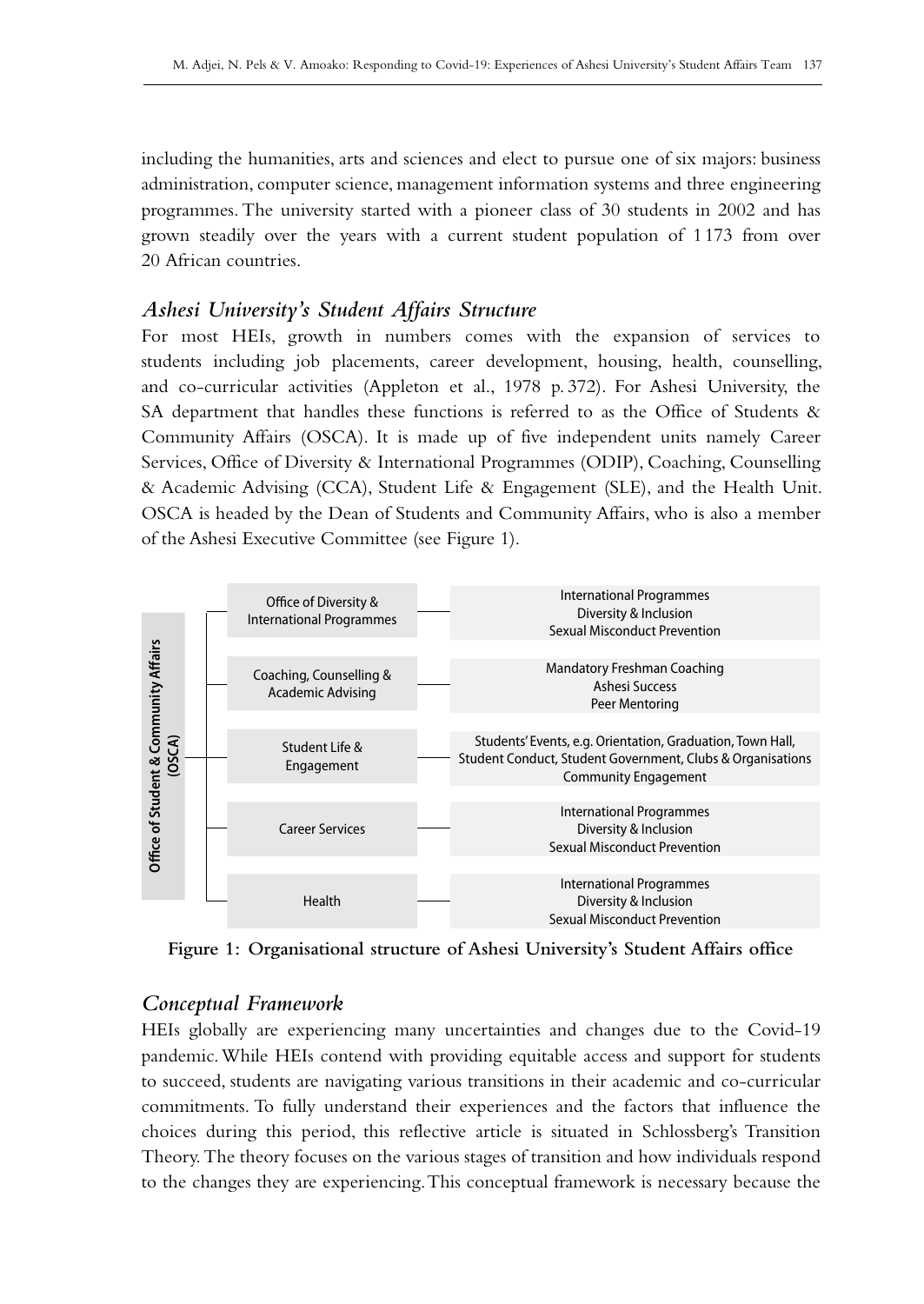understanding then informs the most suitable and appropriate intervention to support students in a practical and informed way. According to Schlossberg and Goodman (2005), transition involves any life event that requires the individual experiencing the event to feel a change from their normal. They further posit that to understand the resources needed to help the individual cope with and take charge of the transition, certain conditions, also known as the **4Ss** that influence the transition process must be understood. The **4Ss** include the **situation** causing the transition, the individual **self**, the **support** structures in place and the **strategies** adopted to respond to the transition.

- Situation refers to how the individual appraises what is being experienced to ascertain their understanding of the situation as good or bad, the control they have over what is happening, and the various triggers that initiate the event (Anderson, Goodman & Schlossberg, 2012; Evans et al., 2010; Goodman, Schlossberg & Anderson, 2006; Schlossberg, Waters & Goodman, 1995). Covid-19 has brought about several unprecedented changes to the lifestyles and daily routines of students, forcing them to navigate many uncertainties. A deeper understanding of students' sense of agency as they navigate their changing situations is, therefore, critical to determine appropriate and relevant support to foster successful outcomes.
- **Self** refers to the personal, demographic characteristics and psychological resources of the individual experiencing the change, which affects their ability to cope; thus, recognising the uniqueness of each person experiencing the transition. Schlossberg and Goodman (2005) explain that factors such as socio-economic condition, gender, age, health status, ethnicity, outlook, ego, commitment, and values affect the way individuals experience any given event and determine their responses. They explain that these attributes can either provide the assets and resources needed for the transition or pose a threat or deficit, which can impact the change negatively. The onset of the Covid–19 pandemic has highlighted several factors such as socioeconomic inequities that have challenged the equitable distribution and access to resources including internet connectivity, stable home settings and income (Casey, 2020). It is crucial to understand how these factors have affected students' educational outcomes to inform the needed interventions.
- Support focuses on the social resources that give multiple options for the individual to experience the transition smoothly. It may come from family, social connections, various institutional agents and structures, friendships, and peers (Schlossberg & Goodman, 2005). The impact of critical student support on their outcomes is buttressed by several research projects which suggest that when HEIs develop many conditions and structures to support diverse students they are more likely to be engaged, involved and to ultimately succeed (Adjei, 2019; Earwaker, 1992; Kuh et al., 2011; Quaye & Harper, 2015).
- Finally, **strategies** elaborate on the coping mechanisms put in place by the individual experiencing the transition to make the best out of the options available to them. Strategies, thus, focus on the individuals' coping behaviours to confront the change during the transition process (Evans et al., 2010; Merriam & Caffarella, 1999). Four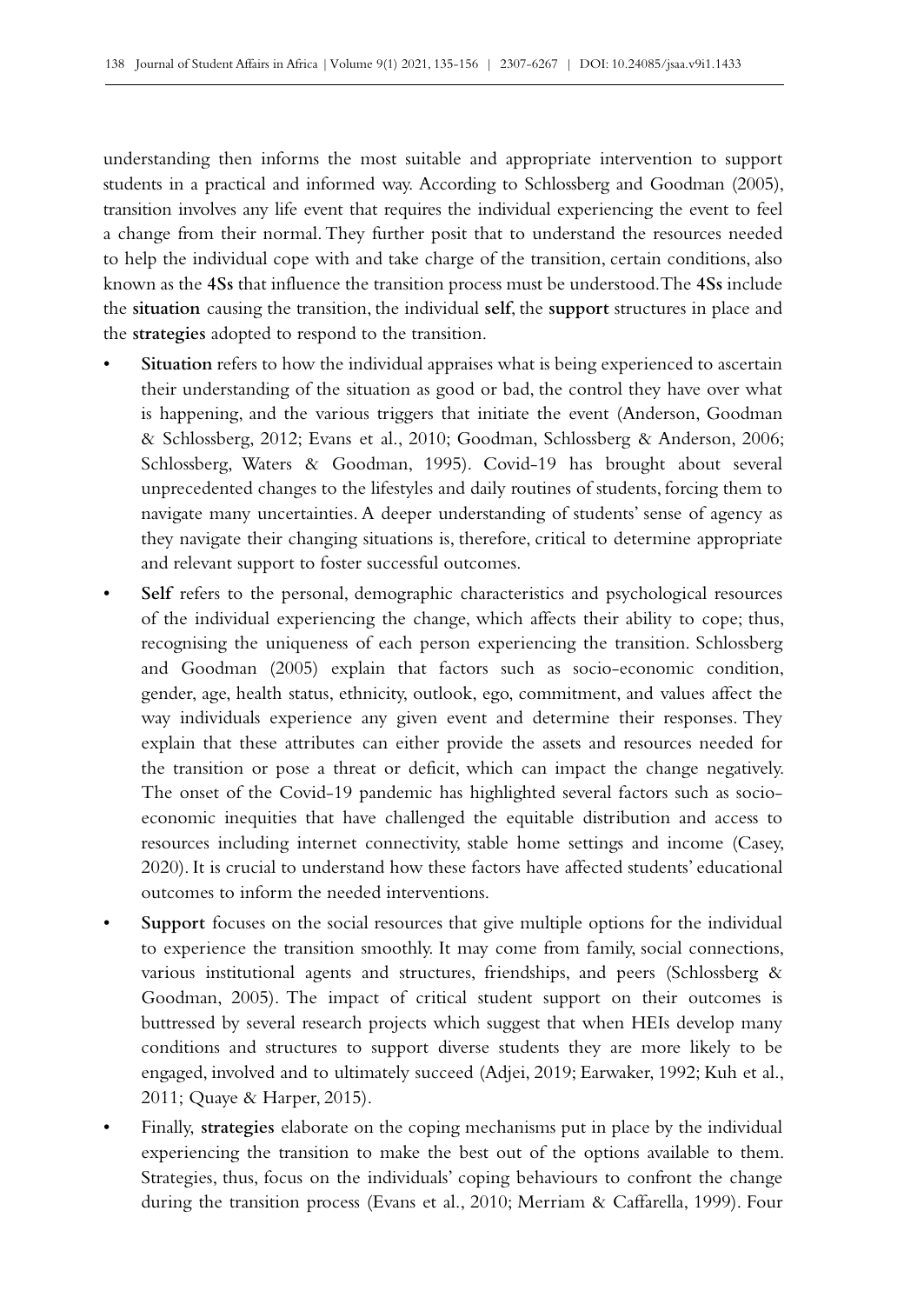different coping strategies can characterise how individuals respond to the transition: their information-seeking abilities, the direct action they take, different inhibitions of their action, and their intrapsychic behaviour (Goodman, Schlossberg & Anderson, 2006; Schlossberg & Goodman, 2005). SAPs are in a unique position to coach, advise and mentor students to combine and select the most effective strategies to cope with the pandemic's effect on their lives.

The 4Ss framework in Schlossberg's Transition Theory (2005), therefore, gives us an excellent framework to situate this reflective practitioner account. It centres the student experience and offers a nuanced understanding of their transitional experiences, and consequently helps HEIs to situate their interventions.

## *Methodology*

Following the Ghanaian government's directive for all educational institutions to close their campuses to curb the spread of the Covid‑19 virus, Ashesi University transitioned its functions to various remote platforms. To better understand how SAPs and students experienced this sudden change, this research was undertaken to inform student affairs (SA) practice further and to offer insights into the lived experiences of the participants. More specifically, the article seeks to answer the following questions:

- (i) How did each SA unit respond to providing students with their core functions during the Covid-19 pandemic?
- (ii) How did students perceive the responses of the various SA units?

#### **Data sources**

Data was collected using a qualitative approach employing one-to-one interviews with department heads of the five OSCA units and focus group discussions (FGD) with a crosssection of students. According to Creswell (2014), qualitative research is used in "exploring and understanding the meaning individuals or groups ascribe to a social or human phenomenon" (p. 4). Interviews were conducted with each unit lead to respond to the first question. This approach made it possible to ask follow-up questions to facilitate a deeper understanding of their interventions, as suggested by Merriam (2009).

The transition experiences of students caused by the Covid-19 pandemic could also best be understood by exploring the participants' lived experiences, which cannot be described solely from the perspectives of the SAPs. FGD methodology was used to gather information from the students on how the interventions adopted by the OSCA team impacted them. Kitzinger (1995) explains that FGD allows participants to interact with one another and process their experiences together by asking questions and seeking clarifications from the interviewer and other participants. This approach enhanced the understanding of the various ways students in this study were interpreting their experiences together and individually. To validate their experiences, students were asked: *How have you engaged with the various OSCA units since the pandemic and the move to remote learning, and how are these interventions impacting your academic experience?* The answers to these questions provided critical feedback on the effectiveness of the remote services offered by the SAPs.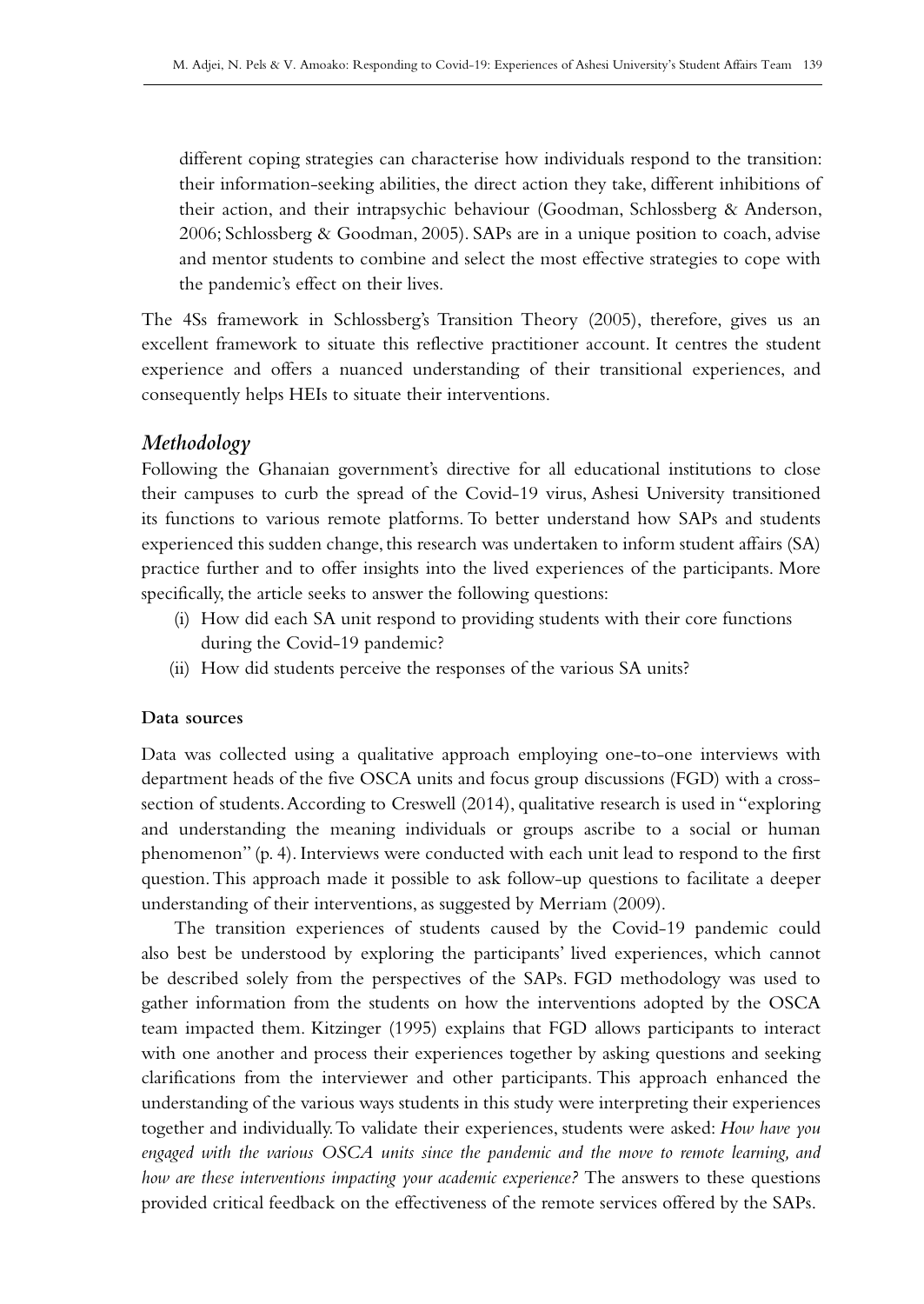#### **Data sample and procedure**

For each SA unit, the leads were sent an invitation via email to give an account of the interventions their respective department implemented to ensure business continuity. Besides the department heads, other OSCA team members who were directly involved in the various programmes were also engaged to seek clarification and, in some cases, correction of the initial narratives received for the article. A total of 9 SAPs volunteered their time for the research (see Table 1).

| #  | Gender | Department                                       | Nationality |
|----|--------|--------------------------------------------------|-------------|
| 1. | Female | Coaching, Counselling and Academic Advising      | American    |
| 2. | Male   | Coaching, Counselling and Academic Advising      | Ghanaian    |
| 3. | Female | Office of Diversity and International Programmes | Ghanaian    |
| 4. | Female | Office of Diversity and International Programmes | Ghanaian    |
| 5. | Female | Career Services                                  | Ghanaian    |
| 6. | Male   | Career Services                                  | Ghanaian    |
| 7. | Female | <b>Health Services</b>                           | Ghanaian    |
| 8. | Female | Student Life and Engagement                      | Ghanaian    |
| 9. | Female | Student Life and Engagement                      | Ghanaian    |

**Table 1: Profile of Student Affairs staff**

After the first analysis of their responses, and to further validate them, three FGDs were organised with a cross-section of students. Research has revealed that it is important to include students' voices to ascertain the impact of institutional interventions (British Council, 2015). It also suggests that "when institutions listen to students and involve them in decision-making, they can be part of the answer in fostering empowered learners and responsive institutions" (British Council, 2015, p. 2). By including students' voices, HEIs are more responsive to students' aspirations for the future.

In recruiting students for the FGDs, a general email was sent to the entire student body, requesting them to sign up as participants. A total of 45 students enlisted and were divided into three groups of 15 to enable effective interaction and draw valuable information from their responses and insight. Ultimately, only two groups of 6 students were present for the first two sessions and 5 for the final session giving us a total of 17 for the FGD (see Table 2). Each session lasted two hours and was held via Zoom video conferencing.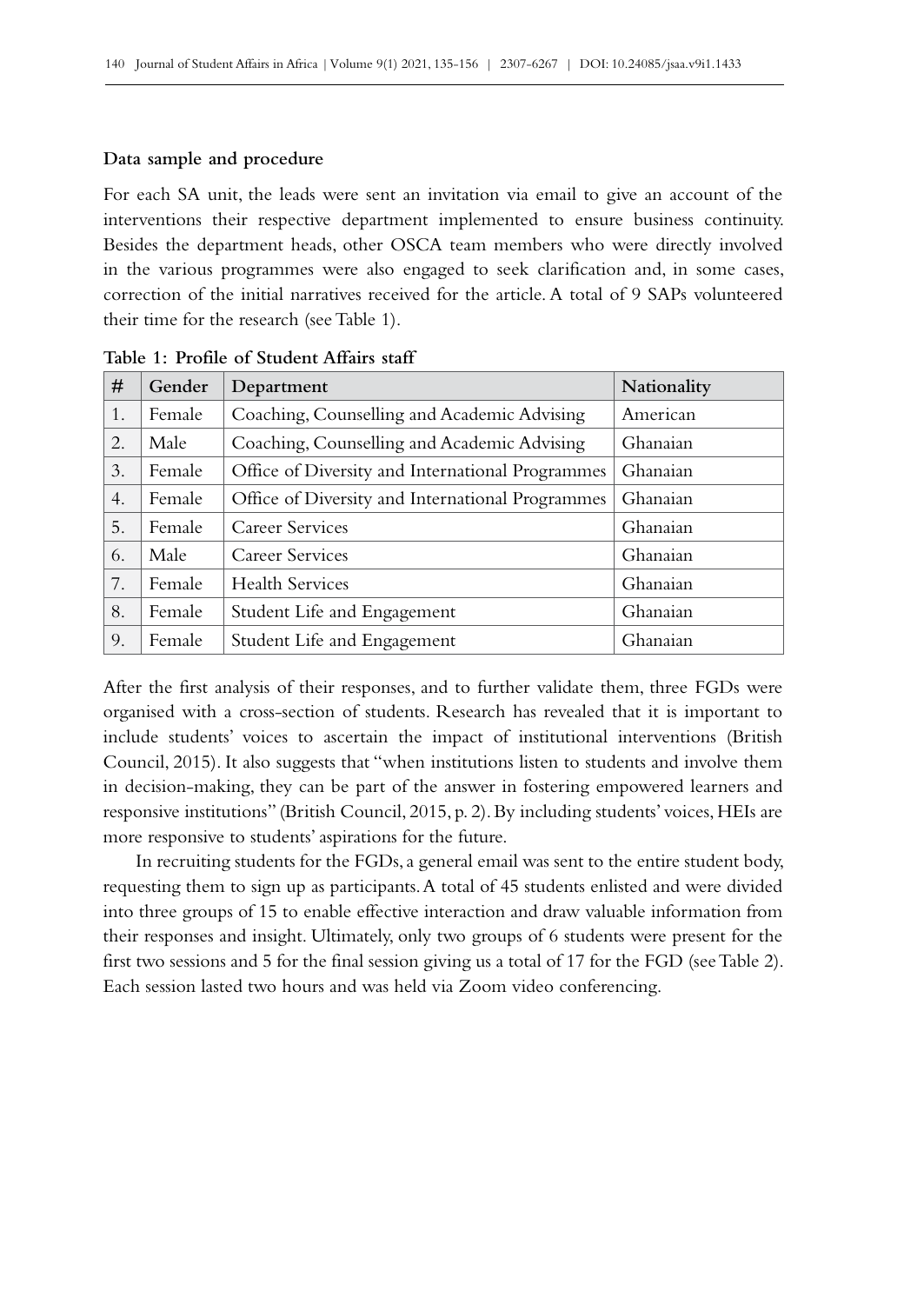| #   | Gender | Year of<br>graduation | Department                        | Nationality     |
|-----|--------|-----------------------|-----------------------------------|-----------------|
| 1.  | Male   | 2021                  | <b>Business Administration</b>    | Congolese (DRC) |
| 2.  | Male   | 2023                  | <b>Business Administration</b>    | Cameroonian     |
| 3.  | Male   | 2023                  | Management Information Systems    | Nigerian        |
| 4.  | Female | 2022                  | Computer Science                  | Nigerian        |
| 5.  | Female | 2022                  | Management Information Systems    | Kenyan          |
| 6.  | Female | 2022                  | Management Information Systems    | Ghanaian        |
| 7.  | Male   | 2022                  | Computer Science                  | Ghanaian        |
| 8.  | Female | 2022                  | Mechanical Engineering            | Ghanaian        |
| 9.  | Female | 2023                  | Computer Engineering              | Ghanaian        |
| 10. | Male   | 2020                  | Computer Engineering              | Ghanaian        |
| 11. | Male   | 2023                  | Management Information Systems    | Ghanaian        |
| 12. | Female | 2022                  | Electrical/Electronic Engineering | Ghanaian        |
| 13. | Female | 2022                  | Management Information Systems    | Ghanaian        |
| 14. | Female | 2020                  | <b>Business Administration</b>    | Ghanaian        |
| 15. | Male   | 2020                  | <b>Business Administration</b>    | Ghanaian        |
| 16. | Male   | 2023                  | Mechanical Engineering            | Ghanaian        |
| 17. | Female | 2022                  | Electrical/Electronic Engineering | Ghanaian        |

**Table 2: Profile of focus group participants** 

Data collected from both groups of participants were recorded, transcribed, and coded under broad themes, namely *advising*, *engagement*, and *timely online transitioning support.* Morris (2015) supports the use of codes for interview data and asserts that "coding allows you to compare the responses of interviewees and convert the interviews into a meaningful, coherent analysis" (p. 128).

#### **Enhancing trustworthiness**

To ensure validity of the responses received from the OSCA unit leads, data was triangulated with that of the FGD to ascertain how the interventions enhanced students' out-of-classroom experience. Also, recognising that the authors work in different capacities in OSCA, bias was checked by being intentionally reflexive and deferring to other team members for their opinions throughout the writing of this article. The authors' positionality as insiders, however, offered significant access to the members interviewed and deeper expert knowledge and understanding of the concepts being discussed.

Despite the above measures, the limitations of this article are recognised due to the small sample size, especially for the students and the very focused and unique institutional context, which allowed the OSCA team to undertake their interventions successfully. The findings in this reflection may, therefore, not be generalisable in other HEI contexts.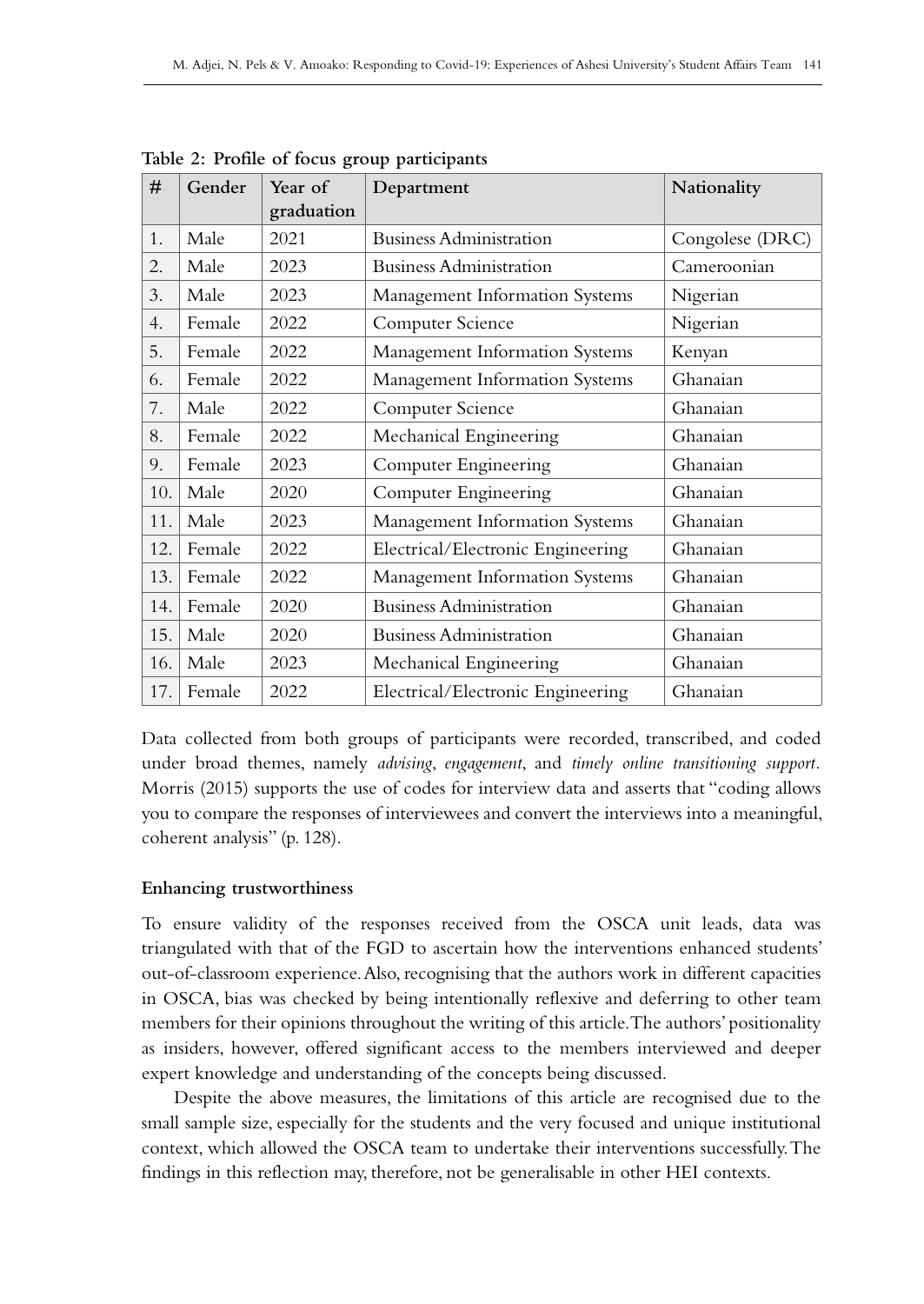### *Findings*

Three main themes emanated from the coding of the responses from the FGDs conducted with the students. **Advising** focused on the various ways students sought guidance from the OSCA team to navigate and make decisions for themselves during the transition to remote teaching and learning. **Engagement** focused on how students, through their involvement with different institutional agents, were able to influence broader institutional decisions and policies, thus, ensuring suitable adjustments to many non-academic co-curricular interventions. **Timely online and remote transitioning support** focused on how students sought support from the OSCA team, with the help of technology. This ensured the provision of the appropriate resources and assistance to enable them to transition smoothly. The ensuing sections present details of the three main thematic findings.

#### **Advising**

According to Drake (2011), student advising is "about building relationships with students, locating places where they get disconnected and helping them get reconnected" (p. 8). As Crookston (1994) explains, though advising is concerned with "a specific personal or vocational decision", it also involves "facilitating the student's rational processes, environmental and interpersonal interactions, behavioural awareness and problem-solving, decision-making and evaluation skills" (p. 5). Throughout the FGDs, students mentioned needing more direction on managing multiple personal, home and academic challenges affecting their psychosocial and emotional abilities to focus and do meaningful academic work. This was corroborated by the Counselling, Coaching and Advising (CCA) unit, which reported an overwhelming increase in the caseload of students they had to see, resulting in them extending their advising sessions beyond regular working hours, including weekends.

Students also sought the health team's support in addressing their healthcare concerns. The health team provided regular healthcare advice to students through scheduled online consultations to ensure that they were constantly equipped with the appropriate knowledge to make safe and healthy decisions during the pandemic. The department also partnered with the University's health insurance provider to run a weekly programme that enabled members of the community to call and speak to health professionals to provide advice on their various health concerns. Interactions with students to identify their specific health needs enabled the health team to lead committee discussions on ensuring the safe return of domestic and international students to their homes following the campus closure.

Thus, students indicated that (1) timely response and action, and (2) accessibility and sustained interaction, were factors that worked well for them in seeking advising support from the OSCA team (see Table 3). On the other hand, students mentioned that (1) more proactive action from the OSCA team, and (2) more targeted communication for student year groups were factors missing from the team's support (see Table 3).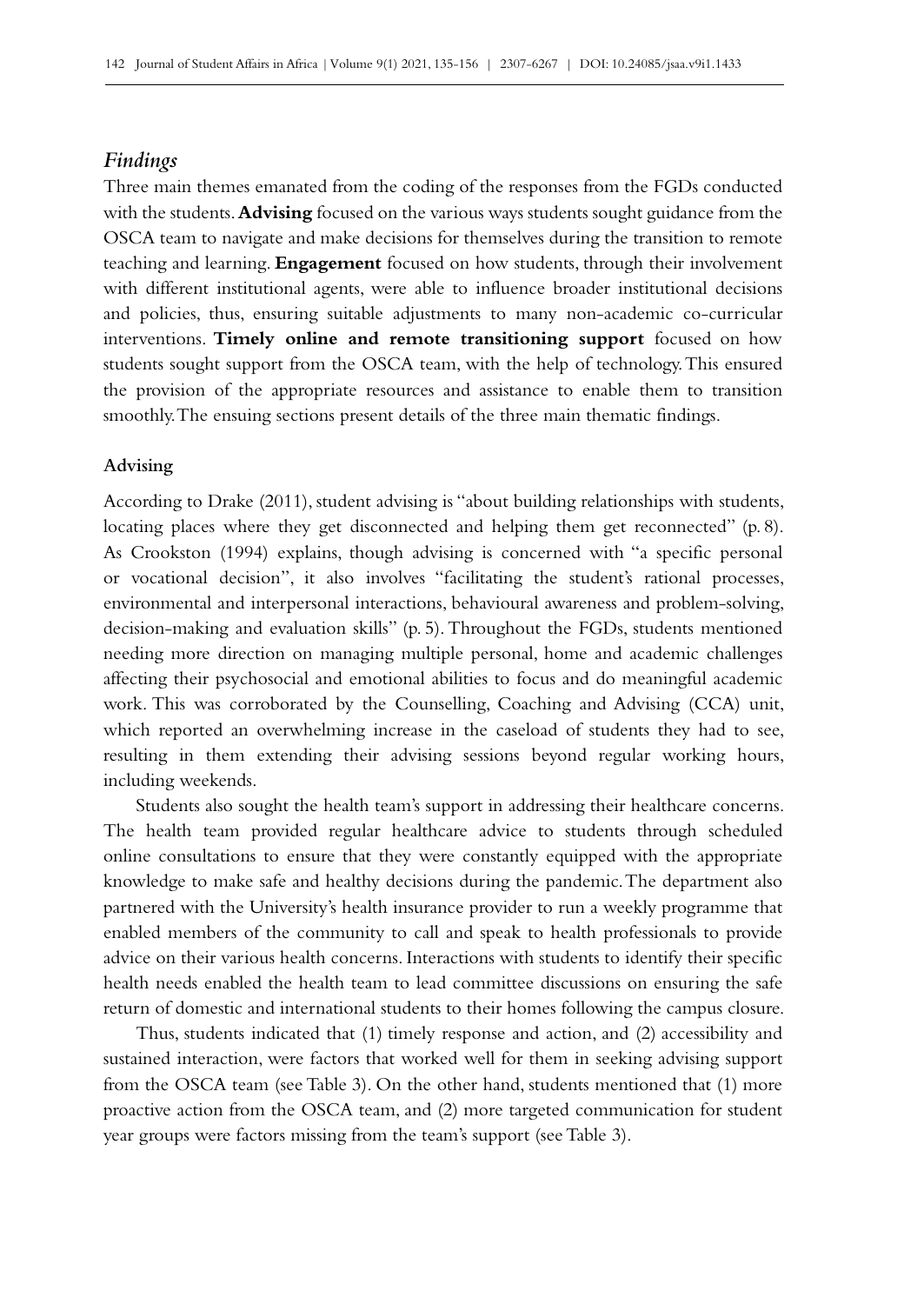| Positive factors                              |                                                                                                                                                                                                                                                                                                                                                                                                                                                              |  |
|-----------------------------------------------|--------------------------------------------------------------------------------------------------------------------------------------------------------------------------------------------------------------------------------------------------------------------------------------------------------------------------------------------------------------------------------------------------------------------------------------------------------------|--|
| Timely<br>response and<br>action              | "I think what works for me is how fast the people used to reply. You<br>don't have to wait for two days, one week, two weeks for someone to<br>reply. Immediately someone replies and give you the steps to follow.<br>And if you need a referral, they will do it."                                                                                                                                                                                         |  |
|                                               | "I am currently doing five virtual internships and it got<br>overwhelming because most of them had some expectations. I got<br>depressed along the way. I contacted [the counsellor] and she helped<br>me to work things out."                                                                                                                                                                                                                               |  |
|                                               | "The second one which I can share with you is the support of the<br>health centre. I remember in the beginning when we were told that<br>we were going home, people started asking me if we will get masks<br>and I remember calling the nurse and the Dean and asking them<br>about this, and at that moment they released all the masks, sanitisers,<br>and other proptective materials, so that we can go home safely. That<br>was really helpful."       |  |
| Accessibility<br>and sustained<br>interaction | "The counselling team was amazing. Though I didn't reach out to<br>[the counsellor], she reached out to me and constantly followed<br>up at every stage (whether it was time for the final exams or final<br>submissions). She was always there to send videos to help me scale<br>through those difficult times, and that was so helpful!"                                                                                                                  |  |
|                                               | "It was helpful to be able just to ask [the college nurse] any question<br>at any point in time, not only when I was sick."                                                                                                                                                                                                                                                                                                                                  |  |
|                                               | "The counsellor came up strong. You can book appointments with<br>her. She kept listening and helping you through things, and I felt that<br>was really good. Once in a while, I think for those of us who check<br>with her she sends Whatsapp messages to check progress. So, I think<br>it was kind of touching."                                                                                                                                         |  |
|                                               | Negative factors                                                                                                                                                                                                                                                                                                                                                                                                                                             |  |
| More proactive<br>action                      | "Some people were finding it difficult to come to class, especially<br>those in different time zones. People were having home problems<br>combining it with school. And most of these people would not go to<br>the counselling department for their own good. Some people want<br>to keep it to themselves. If there is something that can be done to<br>reach out to people more than they reach out to the department, I<br>believe that will help them." |  |
|                                               | "I don't think students don't know who to go to. Going forward, we<br>can try to identify some of these students and the reasons why they<br>are not seeking help."                                                                                                                                                                                                                                                                                          |  |
|                                               | "Sometimes we get fake news on Covid-related issues. I think the<br>health team could give us more information and precautions that we<br>could follow."                                                                                                                                                                                                                                                                                                     |  |

**Table 3: Student perspectives on advising**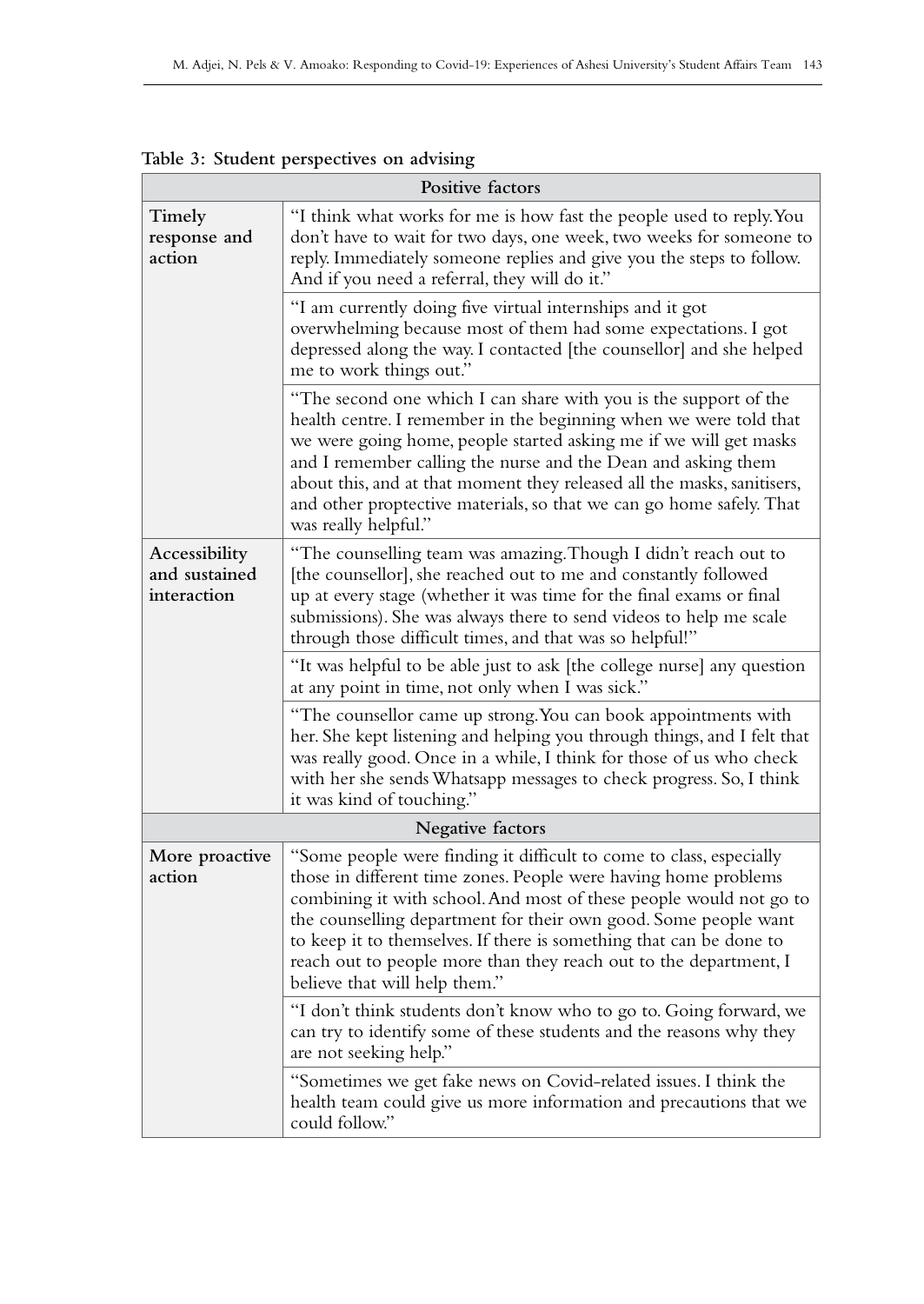| Negative factors (continued)                                 |                                                                                                                                                                                                                                                                                                                                                                                                                                                                                                                                                                                                         |  |
|--------------------------------------------------------------|---------------------------------------------------------------------------------------------------------------------------------------------------------------------------------------------------------------------------------------------------------------------------------------------------------------------------------------------------------------------------------------------------------------------------------------------------------------------------------------------------------------------------------------------------------------------------------------------------------|--|
| More targeted<br>communication<br>for student<br>year groups | "There was this whole email on how the university was going to<br>run. But I think we need to kind of segregate the year groups and<br>do a 'new normal' kind of reorientation because people don't know<br>where to go for what at this moment."                                                                                                                                                                                                                                                                                                                                                       |  |
|                                                              | "I think if you are going to make it more interactive for the students,<br>I think OSCA should start early. At the beginning of each semester<br>every department should post how they can be reached and what<br>they can offer the students. Maybe during the semester, every month,<br>you have a compulsory meet-up with the year group to check up<br>and get feedback from everyone. If you send forms, I don't think<br>everyone will fill them [in] to really capture what people are saying<br>and what they are feeling. Sometimes questions and responses in<br>forms can be very limiting." |  |
|                                                              | "I am not sure but I feel like people don't read their emails, so they<br>might miss emails that come from the various units concerning<br>certain things. That's one challenge." [Said in reference to the OSCA<br>team exploring new ways to reach students.]                                                                                                                                                                                                                                                                                                                                         |  |
|                                                              | "The other thing also being that maybe for things like town hall<br>meetings, we should rethink how we meet in terms of numbers.<br>Maybe we can meet in smaller groups because you realise that<br>sometimes people have genuine concerns but their voices get missing<br>within the crowd. So most of them are not able to express how<br>they feel."                                                                                                                                                                                                                                                 |  |

Despite the positive outcomes these interventions may have had, students alluded to the fact that that the OSCA team needed to have more efficient strategies in reaching out to them and to tailor these efforts specifically to their needs. The following subsection examines the steps the units took to successfully engage students outside the classroom to enhance their learning experiences.

## **Engagement**

According to Pomerantz (2006), student engagement is purposefully involving students in the process of learning through specific and deliberate behaviours that can directly impact student learning outcomes. Thus, ensuring student engagement in all activities is key to fostering real learning and growth. The outcomes of student engagement abound in higher education literature: student identity development (Baxter Magolda, 1992), social capital development (Harper, 2008), and student persistence and graduation (Astin, 1975; Tinto, 1993, 2005; Pascarella & Terrenzini, 2005). Thus, for the OSCA team, designing strategies to keep students engaged when they could no longer assemble physically was crucial in its responses during the Covid-19 pandemic.

Through virtual town halls organised by the SLE team, students were able to seek redress for their unique challenges including the difficulty of doing schoolwork online (particularly balancing demanding academic and home deliverables), inadequate internet bandwidth, and the difficult financial situations of some families. Proactively voicing out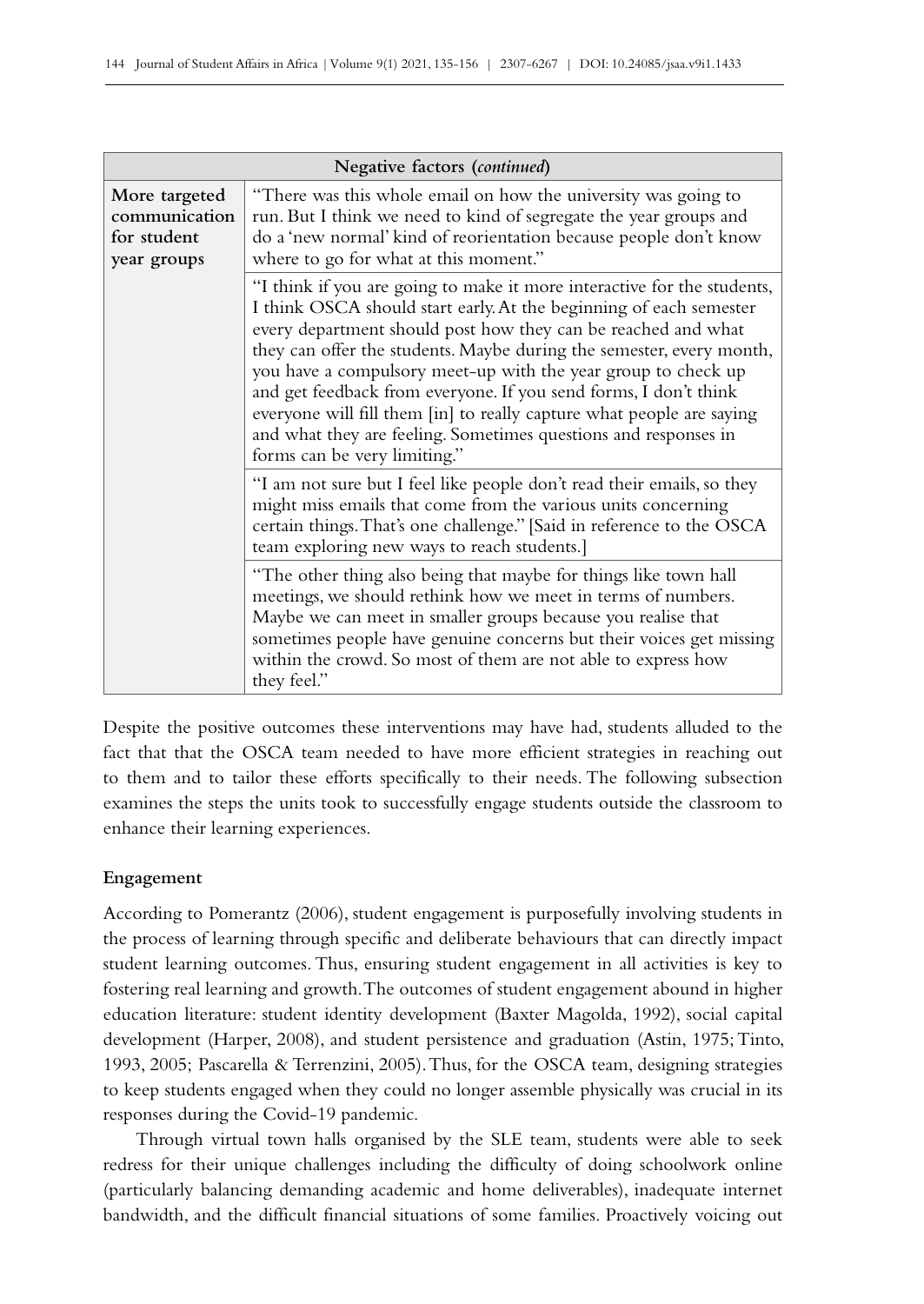their concerns and sharing feedback enabled students to directly influence policies and decisions that the university leadership made to meet their unique needs. For example, upon recommendations from students during the town hall, the Dean of Students held two virtual parents' town hall meetings to explain the various transition phases the University had experienced and actions taken, and to explore ways their wards could meet their academic obligations. Additionally, with the feedback on the inadequate internet bandwidth, the University increased allocations from 10 GB a month to 20 GB for all students to support their online academic work. They also provided housing scholarships for students who needed to find suitable accommodation for their schoolwork. In addition, the SLE unit held special remote training sessions for student leaders and club heads to help them continue their activities online.

The onset of the pandemic brought many disruptions to plans for student job and internship placements as most opportunities were rescinded. Thus, students sought the support of the Career Services team who worked closely with them to navigate such disruptions by utilising existing Career Online Portal and College Central Network platforms to connect students with other potential employers. The team also worked closely with employers to understand their unique needs to prepare students to remain relevant amid the volatile and uncertain job market.

By engaging with their Career Peer Advisors, students were able to communicate the exact areas in which they needed help from the Career Services unit. The unit used this information to hold career sessions on interviewing online and conducted online CV clinics to enable students to highlight their most relevant skills as they sought remote opportunities. Due to these intentional approaches, the unit was able to maintain its  $90+$ percentile career placement of the 2020 graduating class despite the volatility of the job market globally. These engagement interventions helped students build their self-esteem, gain valuable information and the confidence needed to access industries of interest and to find internships and employment.

Unfortunately, with little time given to send all students home because of the sudden closure of Ghana's borders and campus residences, some international students became stranded in Ghana. These students prudently engaged with the ODIP to share their predicaments and seek solutions. Thus, the ODIP worked closely with the affected students to connect several of them with the University's rich alumni network, parents, and consular missions in Ghana, through its Host Family Programme. The team also placed biweekly calls with these students, monthly calls with their host families, and fostered online engagements through hangout events for both parties to ensure their well-being.

For students, staying connected to their peers and the university environment, and being able to express their concerns were important aspects of engagement during the shift to remote learning. Students cited that (1) intentional platforms for dialogue and support, and (2) effective communication and provision of helpful resources, were factors that kept them engaged during the shift to remote work (see Table 4). However, (1) a sense of loneliness, social isolation, and (2) a disconnection from the previously lively campus environment made it difficult for them to engage effectively (see Table 4).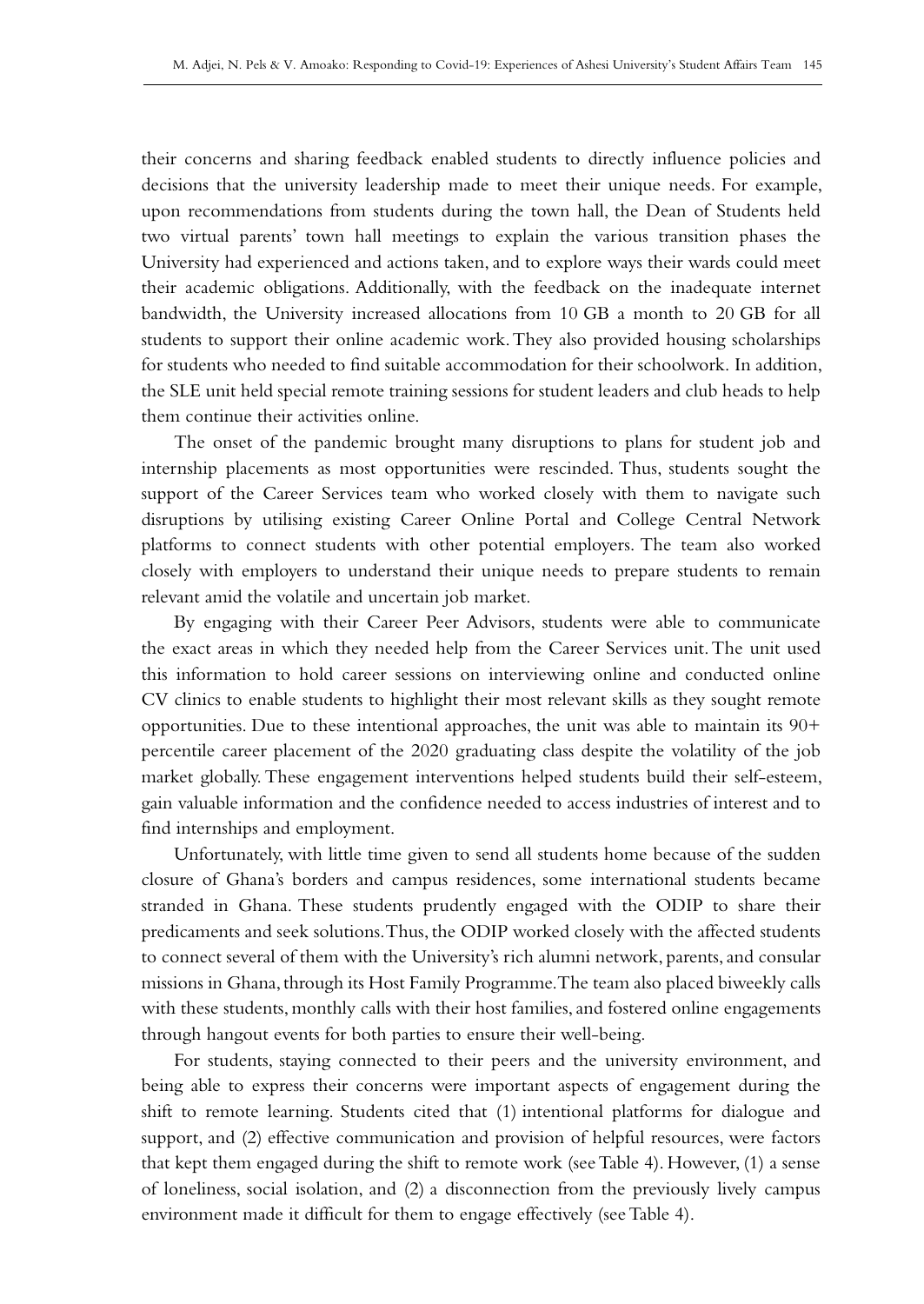| able 1: Stadent perspectives on engagement                  |                                                                                                                                                                                                                                                                                                                                                                                                                                                                                                                                  |  |
|-------------------------------------------------------------|----------------------------------------------------------------------------------------------------------------------------------------------------------------------------------------------------------------------------------------------------------------------------------------------------------------------------------------------------------------------------------------------------------------------------------------------------------------------------------------------------------------------------------|--|
| Positive factors                                            |                                                                                                                                                                                                                                                                                                                                                                                                                                                                                                                                  |  |
| Intentional<br>platforms for<br>dialogue and<br>support     | "Because I am on the [Student Council], I engaged more with<br>the SLE unit. They asked to speak to all the year groups, and we<br>suggested rolling out a survey so students could give their opinions<br>about how they were faring being at home. The survey and opinion<br>polls served as the main agenda items for our town hall meeting<br>where students raised the discussion on fees. The town hall [meeting]<br>we had was very helpful and resulted in the reduction of the summer<br>school fee and housing funds." |  |
|                                                             | "For the SLE I think it is the town hall meeting. They did so well in<br>organising the town hall meeting to kind of get every year group's<br>perspective."                                                                                                                                                                                                                                                                                                                                                                     |  |
|                                                             | "I think the most important part for me is the town hall and<br>what it can do for us during next semester. The town hall gives<br>opportunities for people to air their views and perspectives."                                                                                                                                                                                                                                                                                                                                |  |
| Effective<br>communication<br>and provision<br>of resources | "The Career Services team has been of tremendous help in<br>supporting me to secure a remote internship with a South African<br>conpamy. They sent serveral emails about remote internships and<br>resources on interviewing and personal branding. That interview was<br>one of my most challenging, however, I was prepared because I used<br>some of the resources [the Career Services] sent."                                                                                                                               |  |
|                                                             | "Just when the campus shut down, Cameroon also closed its borders,<br>and we couldn't go back home. The ODIP suggested to us the<br>opportunity to live with a host family and connected us to one. They<br>continued to find out how we were doing throughout our stay with<br>host families to make sure we were safe during this pandemic."                                                                                                                                                                                   |  |
|                                                             | "It has been so amazing to receive so much support from the ODIP<br>team while staying with a host family. I am grateful for the stipends<br>paid into our accounts, the support from my host family, who have<br>become my second family after mine in Nigeria, and the regular<br>check-up from the ODIP team."                                                                                                                                                                                                                |  |
|                                                             | "When we had the online school I think SLE did well. We had<br>frequent updates on our timetable and assignments. That was very<br>helpful. Each time you had [a] problem with a lecturer you could<br>just reach out to SLE and they will help immediately. So when<br>school reopened, I think SLE did a good job."                                                                                                                                                                                                            |  |
| Negative factors                                            |                                                                                                                                                                                                                                                                                                                                                                                                                                                                                                                                  |  |
| Loneliness and<br>social isolation                          | "The transition was a bit hard on me because it just cut me off<br>from a lot of things, a lot of friends, a lot of things I would have<br>been doing at school. But it was like I got over it. I was able to<br>recover fast."                                                                                                                                                                                                                                                                                                  |  |
|                                                             | "For some of my friends we adopt once-a-week afternoon Zoom<br>lunch or Zoom snack conversations. I did one yesterday. We can<br>encourage students to support themselves by giving them suggestions<br>of things they could do to support themselves virtually."                                                                                                                                                                                                                                                                |  |

| Table 4: Student perspectives on engagement |  |
|---------------------------------------------|--|
|---------------------------------------------|--|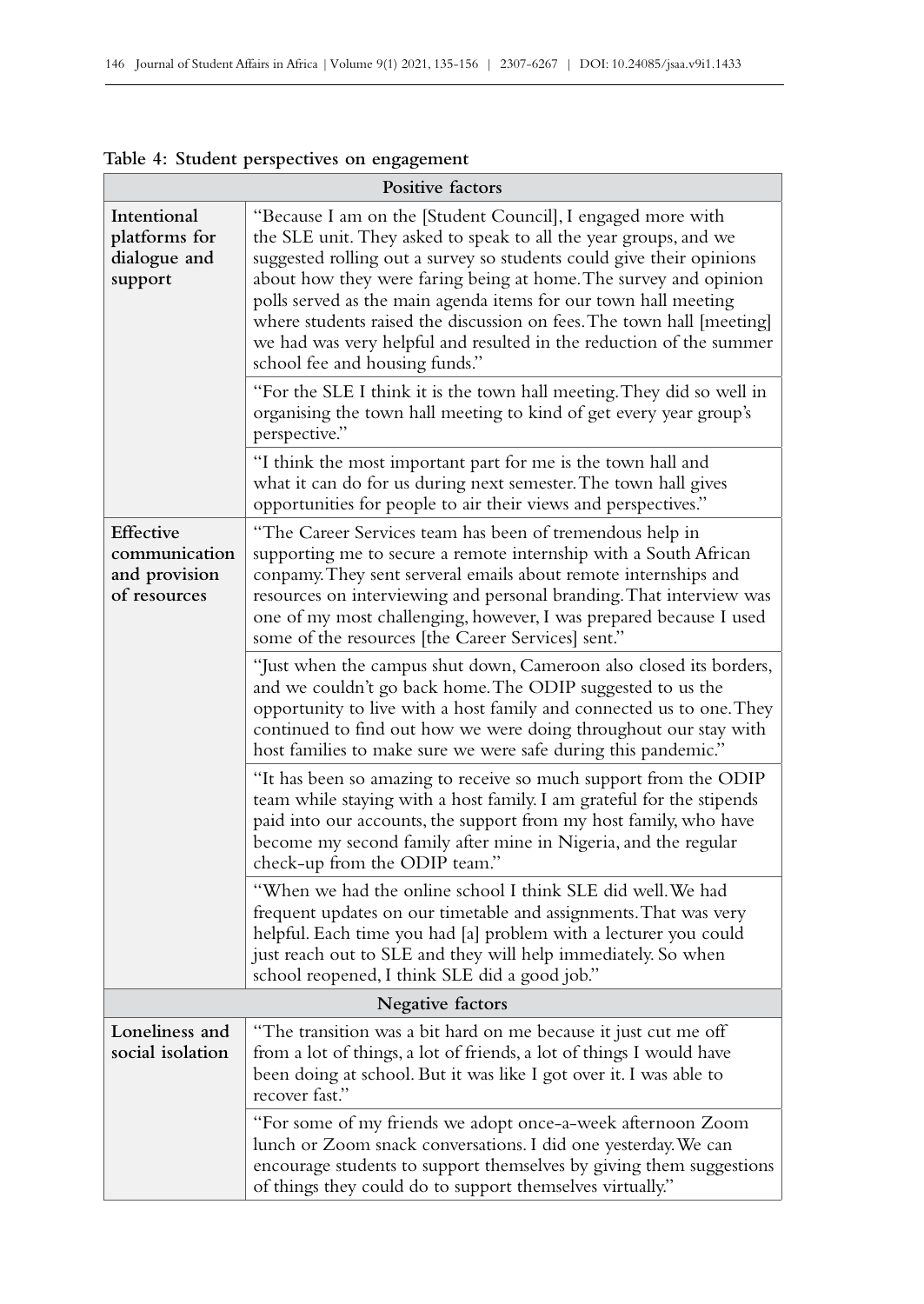| Loneliness and<br>social isolation<br>(continued)     | "There is this App which people have been using during this<br>quarantine, that helps you with what you are doing with your<br>friends. It's like a zoom type of thing. So you can share your<br>thoughts. I was thinking that people could do it year group by year<br>group or depending on those who are interested to help people<br>come together during this time."                              |
|-------------------------------------------------------|--------------------------------------------------------------------------------------------------------------------------------------------------------------------------------------------------------------------------------------------------------------------------------------------------------------------------------------------------------------------------------------------------------|
| Disconnection<br>from lively<br>campus<br>environment | "Other school activities that can relieve our stress could be looked<br>into more especially. I think one thing that OSCA can also do is to<br>send forms to us students to find out what kind of things we would<br>like to do virtually. Probably [students] might be able to voice out<br>their opinions and know what they want to do virtually. I actually<br>wanted a virtual aerobics session." |
|                                                       | "I think the most important things was the non-academic things<br>that can make campus life more lively and engaging because<br>like my colleagues have mentioned the academic burden hadn't<br>changed much. The workload is still a little stressful for everyone.<br>And so this other aspect of social life should also help to relieve the<br>academic stress."                                   |
|                                                       | "Now by going virtual, there is a wide range of things that you can<br>introduce to make things interesting and you can target a wider<br>range of students. So basically, we were just thinking that campus<br>clubs could help reduce the tension and the stress among the<br>student body."                                                                                                         |

This article provides a practical example of how student engagement can be fostered intentionally in times of crisis. Providing students with platforms for dialogue and ensuring effective communication enables students to address their grievances and provide meaningful feedback to enhance the provision of services from the University. It also enables students and supporting SA units to find more innovative ways of keeping students connected to their peers and the campus environment, especially in a time when feelings of disconnectedness, loneliness and social isolation are heightened. The final subsection will address the shift to working and schooling online and the specific support systems each unit put in place to make the remote transitioning process smoother.

## **Timely remote transitioning support**

Considering that the University's operations had not been previously designed for online student services delivery, Ashesi's OSCA team was guided by a strategy that ensured accessibility, inclusivity, and equity for all students. It, therefore, adopted multiple remote access technologies to support student advising and engagement. This was made possible by the university leadership who provided monthly data stipends for all campus teams.

For students, the sudden shift to remote learning was a disruption, which required guidance from the student affairs team and the provision of resources to make the transition process smoother. Thus, throughout the FGD, students indicated that (1) timely responses and access to resources, and (2) time and flexibility, were factors that aided them in their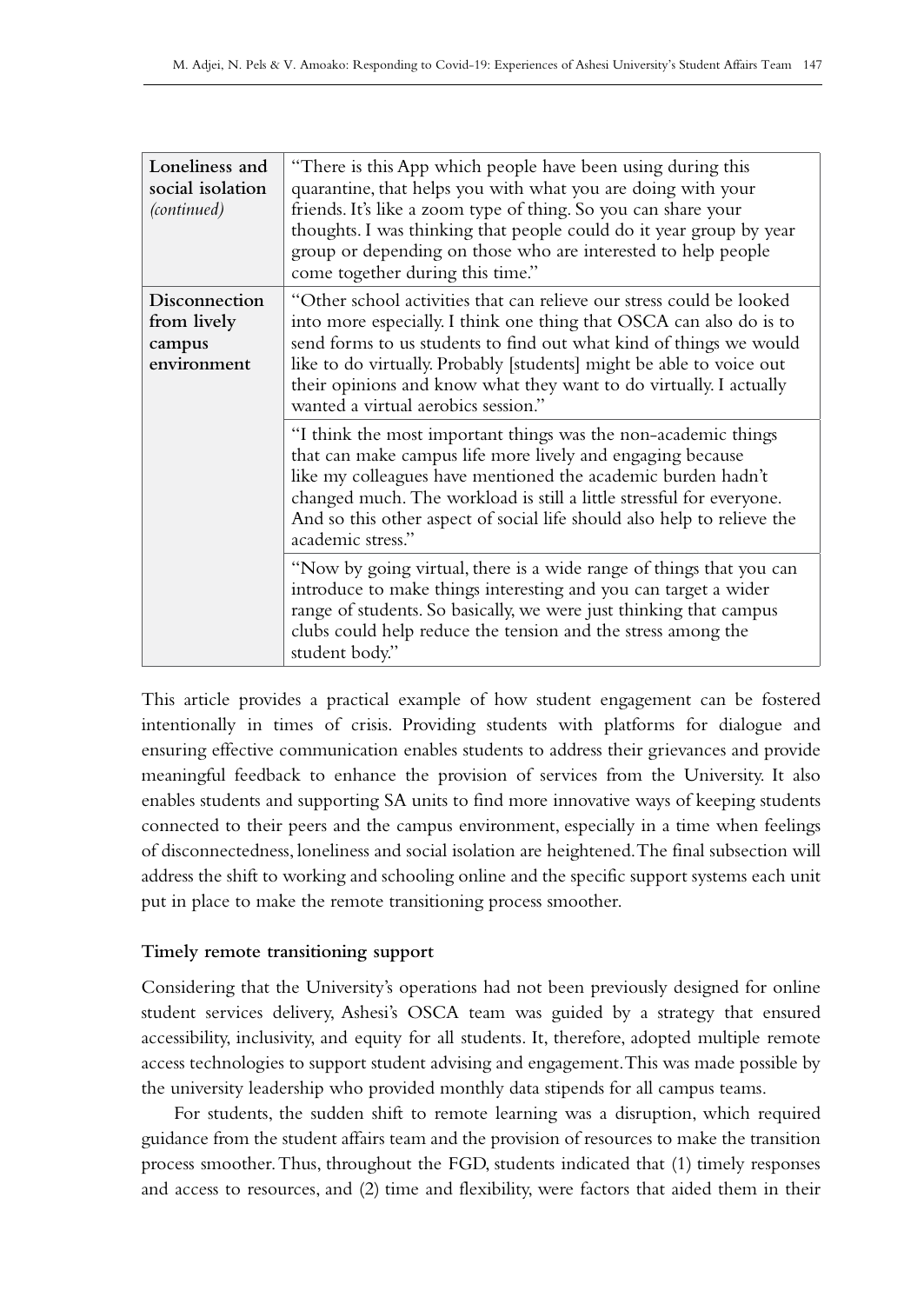remote transitioning (see Table 5). However, (1) inadequate resources, and (2) heightened stress due to increased remote schooling demands, were factors that made the remote transitioning process more challenging (see Table 5).

| Positive factors                                  |                                                                                                                                                                                                                                                                                                                                                                                                                                                                                                                                                                                                                                                         |  |
|---------------------------------------------------|---------------------------------------------------------------------------------------------------------------------------------------------------------------------------------------------------------------------------------------------------------------------------------------------------------------------------------------------------------------------------------------------------------------------------------------------------------------------------------------------------------------------------------------------------------------------------------------------------------------------------------------------------------|--|
| Timely<br>responses<br>and access to<br>resources | "The accessibility and timely responses of the OSCA team and<br>Ashesi University in general to students' needs and questions have<br>been amazing. I have friends in other universities in my home<br>country Nigeria who up till now do not know what is going on<br>because the universities are not telling them anything. My friends are<br>amazed when I tell them I can easily email the Dean of Students and<br>get a response in a few hours or be guided to who can help me. This<br>has been very helpful in this time when we are not physically on<br>campus, and everything seems to be in a flux."                                       |  |
|                                                   | "So I think that one thing that we didn't mention as well is data.<br>Data factor has actually been a huge help to us while working<br>online. At Ashesi we used to have Wi-Fi and that was also incredible<br>because most of the universities don't have that. But moving away<br>now Ashesi still maintains the Wi-Fi policy I will call it by sending<br>us data and we have been able to effectively move online, and I mean<br>nobody complains about it. We can complain maybe about internet<br>connectivity but not about data shortage. That's a huge factor that<br>Ashesi considers and that has really helped us in transitioning online." |  |
|                                                   | "For me it is kind of an honour to be associated with an institution<br>that is student-centred and taking student feedback into designing<br>what the university experience looks like. So for me, it's a pleasure to<br>be one of Ashesi's. As we are being intentional in our planning and<br>stuff, let's not forget to incorporate a lot of human feelings into this,<br>such as active listening and stuff. Let's encourage our faculty to use<br>active listening. If more faculty and supporting staff could do that<br>actively, it will go a long way to help us grow as an institution."                                                     |  |
| Time and<br>flexibility                           | "At home, I am in-charge. I have control over my timing and other<br>things. And I am able to participate more in some of these events."                                                                                                                                                                                                                                                                                                                                                                                                                                                                                                                |  |
|                                                   | "For me I will say we transitioning and doing everything online was<br>very good on our part. We have been sent lecture videos and we<br>revisit everything in the video. But when we were in school, when<br>we go for lectures it is for the day. I mean, if you don't take notes,<br>you wouldn't get the opportunity to revisit some of the things that<br>the lecturer was saying, but here, we have the Powerpoint at our<br>disposal and everything. If you want to revisit something you could<br>go back and fall on these videos."                                                                                                            |  |
| Time and<br>flexibility<br>(continued)            | "With regards to academics, what is working is that the online<br>learning is really amazing for me. It is flexible. Wherever you can be,<br>you can learn. That was flexible for me and I like it. I really enjoyed<br>it so much."                                                                                                                                                                                                                                                                                                                                                                                                                    |  |

**Table 5: Student perspectives on timely remote transitioning support**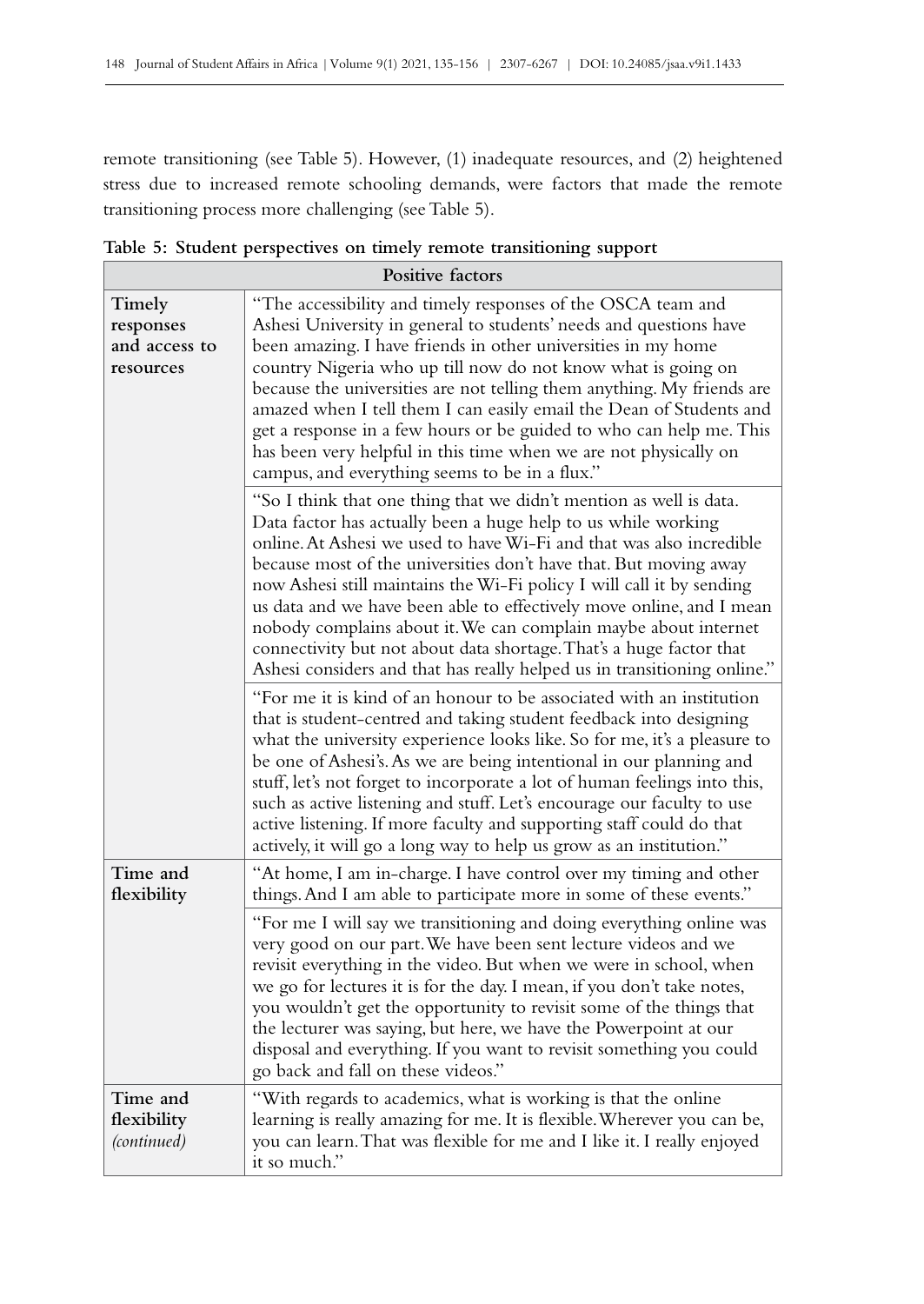| Negative factors                                   |                                                                                                                                                                                                                                                                                                                                                                                                       |  |
|----------------------------------------------------|-------------------------------------------------------------------------------------------------------------------------------------------------------------------------------------------------------------------------------------------------------------------------------------------------------------------------------------------------------------------------------------------------------|--|
| Inadequate<br>resources                            | "So I ended up sometimes not actually doing research and a paper<br>because I discovered that I finished my data. I think that is something<br>relevant we should note and it was a big problem for some people.<br>Zoom calls take up a lot of data and more Zoom calls means more<br>data spent. I think that bothered me. We should consider other<br>options."                                    |  |
| Heightened<br>stress due<br>to increased<br>remote | "Some [lecturers] weren't considerate. Like looking at the pandemic,<br>we were all trying to adjust, but some of the lecturers were still<br>making it seem like we were in normal times and gave us more to<br>do. This made it difficult for some of us to adjust."                                                                                                                                |  |
| schooling<br>demands                               | "We got assignments everyday and had classes to attend. Sometimes<br>you don't even know what is going on until someone says 'oh we<br>have an assignment and it is due today'. That was what was going on.<br>So I think that was what didn't work for me."                                                                                                                                          |  |
|                                                    | "Saying it was flexible and all of that, honestly, for me, it wasn't all<br>that flexible. One thing too is that lecturers thought students were<br>being relaxed. So, it was like you have workload coming from all<br>angles. Most lecturers are being more strict whilst we are doing<br>this virtually because they feel we are more relaxed at home. Your<br>workload, therefore, becomes more." |  |

Students shared throughout the FGD that they required more flexible options to connect with the OSCA team. Thus, to adequately help students access the various support interventions timeously, the OSCA units adopted several forms of technology and creative virtual platforms like Calendly, Microsoft Outlook, Zoom, Skype, Google Hangout, phone, and WhatsApp calls, depending on what was most convenient for the students. These platforms enabled students to receive timely responses from the team and allowed them to communicate their problems including experiencing fatigue from their demanding workloads and not having enough resources such as data to facilitate their work. Thus, students successfully sought remote resources and support from the OSCA team to navigate the challenges of their transition promptly.

## *Discussion*

While HEIs are figuring out how to navigate the Covid-19 pandemic to ensure their business continuity, it is important to understand how students experienced the pandemic. The findings in this reflective article indicate that students are (i) needing more advice to navigate the many transitions they are experiencing; (ii) reclaiming spaces and opportunities to engage and negotiate for policy changes and institutional decisions; and (iii) using technology to facilitate access to resources and support they perceive to be critical for their success. The three areas listed above necessitated Ashesi University's SAPs to consequently restructure their processes and services to respond to students' needs. This required constant reimagination and flexibility of their daily business delivery to students.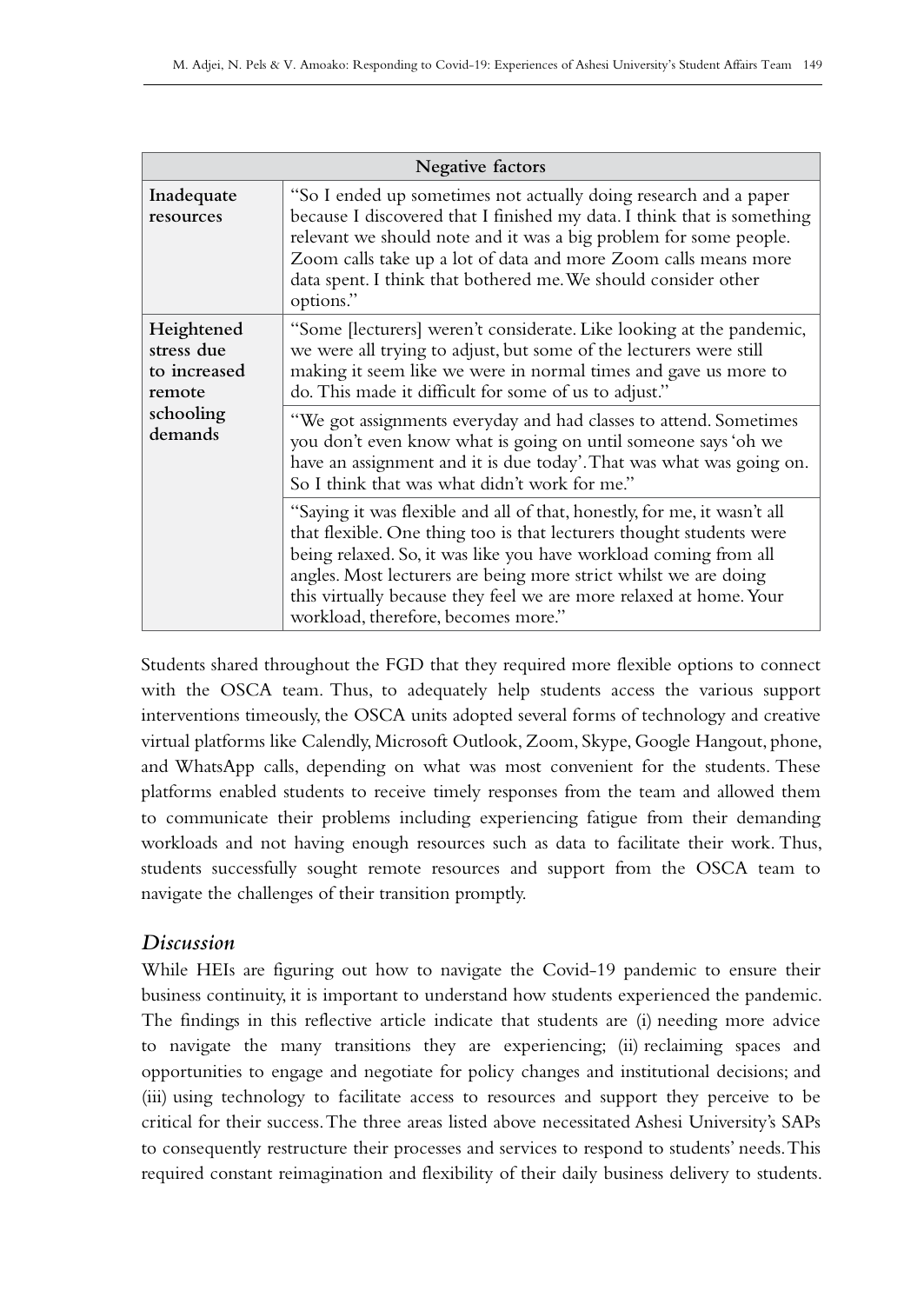While students perceived some of these responses to have had a positive effect on their ability to transition smoothly, they also highlighted what they perceived to have affected them negatively. Schlossberg's Transition Theory (Evans et al., 2010) provides an analytical framework to understand the various transitional experiences of the students. The theory offers a nuanced and informed explanation of student behaviours and experiences and allows SAPs to address students' needs in a more targeted way.

#### **Self**

The findings in this study point to students experiencing significant financial, psychosocial, and mental stress in an exponential way. According to Schlossberg's Transition Theory, these affect the individual's sense of self and their perception of being in control of the change they experience. To understand the self-component of the 4Ss, Schlossberg and Goodman (2005) explain that it is crucial for SAPs to ask if [students] are optimistic or pessimistic about the changes they were experiencing. Do they value completion and commit to seeing whatever they start to a logical end, or do they give up? Do they possess positive psychosocial attributes such as resilience and self-efficacy which can contribute to their ability to endure the change? In responding to students' needs for advice, the OSCA team assessed students' state of being through the lens of these questions.

Students indicated that amongst other things, the timely response to their psychosocial and emotional needs through the counselling and health units to help them navigate the transition, enhanced their ability to gain the needed sense of control. This is consistent with existing student development theory situated in positive psychology, which emphasises the ability of concepts such as positive emotions (confidence, courage and optimism), traits (e.g. resilience), and institutions like universities and their agents (in this case, the SAPs) to invoke, inspire and empower students to have a positive outlook on their educational outcomes (Strayhorn, 2015). Schlossberg and Goodman (2005) posit that greater perceptions of control and positive assessments of situations are more likely to result in positive outcomes. SAPs, for instance, proactively targeted their interventions to at-risk students with pre‑existing mental health conditions, who had a high propensity not to reach out for support. Despite these proactive efforts by the SAPs, students indicated that more targeted communication and actions to other student groups besides at-risk students was needed because students generally will not access psychological and counselling services on their own.

#### **Strategies**

According to Schlossberg and Goodman (2005), strategies needed during the transition include identifying the support options available and how to access these resources such as information and other financial and non-financial resources. Furthermore, the individual's ability and agency to take action to mitigate challenges and develop coping mechanisms to face conditions beyond their control is tested. Gilbert and Griffin (2015) suggest that the assistance institutions offer can impact beneficiaries significantly. Harper and Quaye (2009)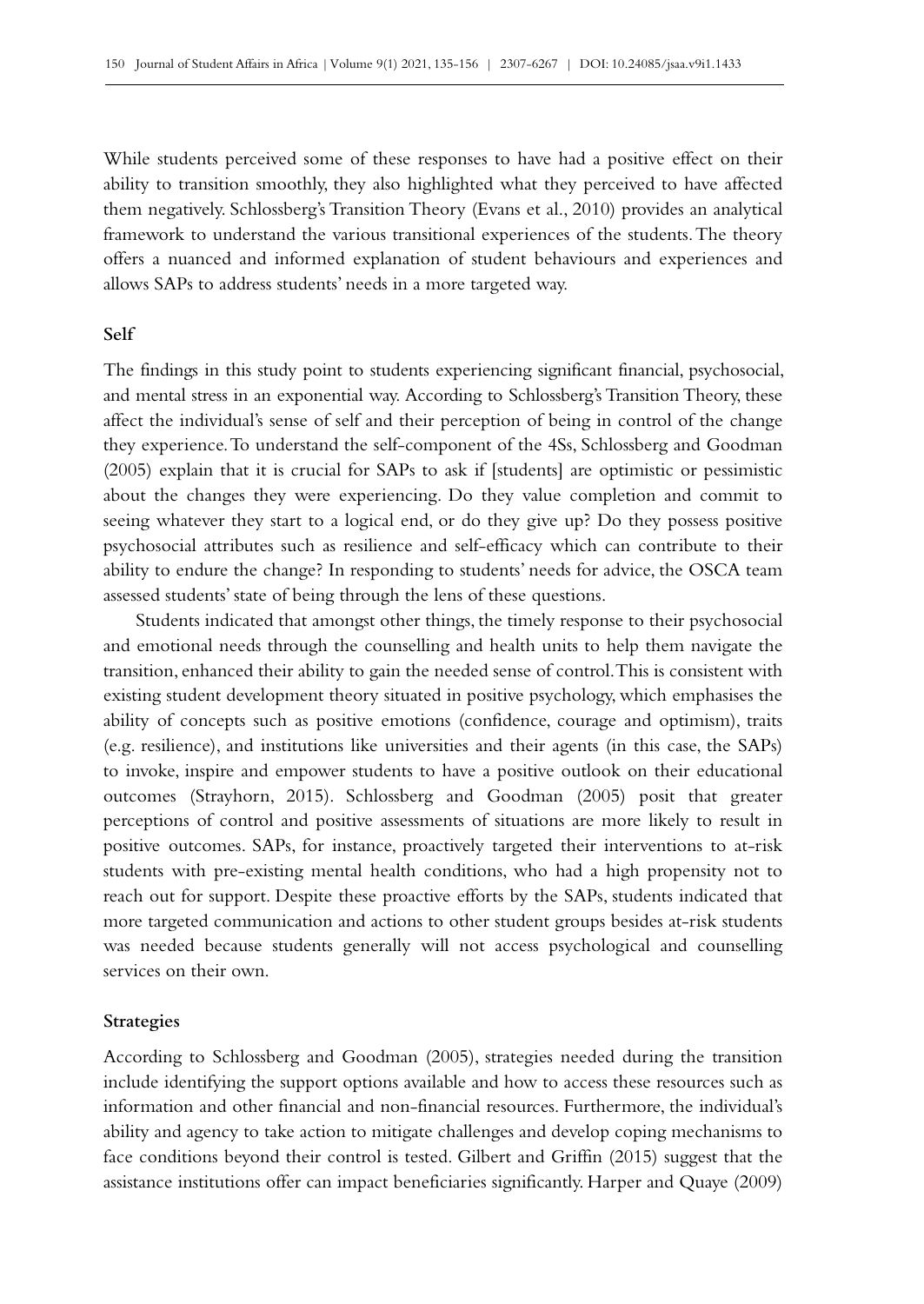further argue that while student engagement is the responsibility of students, institutions must be very intentional in creating conditions that facilitate students' ability to access and effectively utilise the engagement opportunities available to them. The findings of this article indicate that students seized the spaces offered them for engagement to proactively advocate for themselves and seek specific support. The town halls became a space for constant (re)negotiation for several academic deliverables such as number of assignments and extension of submission deadlines, giving feedback on what they were struggling with at home (for instance, their financial and living conditions), and putting in requests for support.

While students can sometimes appear as vulnerable, passive and incapable of advocating for themselves, this particular finding reveals a tremendous demonstration of students' agency to voice out their needs and seek redress and support to help them be successful. This finding also confirms the call for SAPs and HEIs to view students from more assetbased narratives (Adjei, 2019; Linares & Muñoz, 2011; Yosso, 2005). Students, however, elaborated that the remote nature of the engagement created a lack of human connection and social isolation, which negatively affected their sense of belonging and community. This possibly contributed to the heightened number of students who sought psychosocial, health and other forms of advice.

A fair amount of student development literature connects students' sense of belonging to their sense of mattering (Schlossberg, 1985; Strayhorn 2015), which is fundamental in driving and facilitating a positive sense of well‑being and helping students to thrive. Sense of belonging has been attributed to several student outcomes including good academic performance, well-being, happiness, and good health (Hausmann, Schofield  $\&$ Woods, 2007). According to Strayhorn (2015), students' sense of belonging must be satisfied on a continual basis. This has become a challenge for many HEIs who have had to close their campus communities due to the Covid‑19 pandemic. The responses of the various SAPs to create spaces for students to continue engaging, process and develop strategies to cope with the isolation were, therefore, vital and supported by existing literature.

#### **Situation and support**

Situation refers to the assessment individuals give to their transition process and their sense of control over the situation (Evans et al., 2010). Several factors come into play in evaluating an individual's situation including whether the change is considered permanent or temporary, good, or bad, and whether other stressors heighten transitional challenges (Schlossberg & Goodman, 2005).

Covid‑19 brought about a negative outlook for most students who felt disconnected and isolated, and experienced sudden and heightened financial difficulties from parents losing their jobs. Additionally, the move to remote learning and engagement exposed some students to significant barriers such as campus accommodation, cafeteria and dining services, internet access, and libraries as they no longer had access to these and other campus resources. The constant engagement and interactions from the students consequently forced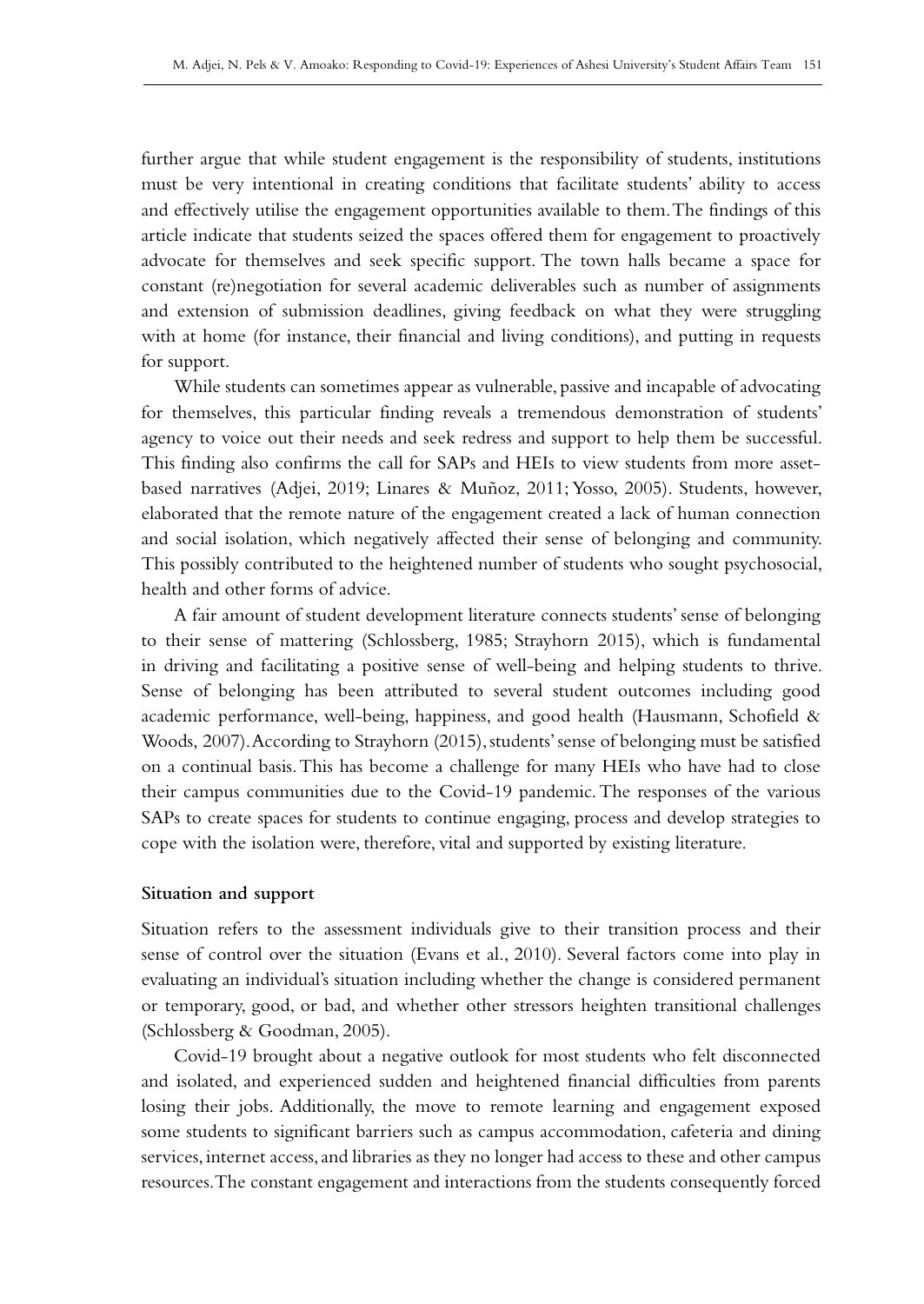the various OSCA units to find innovative ways to meet the continuous changing needs of students. This finding supports existing literature which advocates the need for HEIs to also change their structures, systems, and processes to meet and support the changing demographics and situations of students which has further been complicated by the Covid‑19 pandemic (Kinchloe, 2008; Kuh, Kinzie, Schuh & Whitt, 2011).

As evidenced by this article, support for students did not come only from institutional agents like the SAPs but also from their families and peers. This affirms Schlossberg's assertion that support comes from multiple sources including those who work collaboratively on behalf of the students to ensure their success, particularly when experiencing any form of transition (Schlossberg & Goodman, 2005). The various ways students sought support also validates other student development theories like Mahmood's (2011) theory of collective agency, Adjei's (2019) capacity to hustle, and Yosso's (2005) community cultural capital wealth. All these focus on how students harness resources around them to negotiate challenges and barriers in their academic pursuits. Despite these support resources, students recognised that they struggled with heightened stress resulting from spending long hours online, and exposure to negative and conflicting news online about the pandemic, which affected their mental health.

The findings of this article highlighted the various ways students exhibited Schlossberg's 4Ss during their transition to remote learning and emphasised ways the OSCA units at Ashesi University responded to support the multiple transitions students experienced. The findings also suggest that all 4Ss of Schlossberg's Transition Theory must be carefully addressed by institutions to ensure students do not experience significant disruptions. The final section of this article will focus on recommendations and final reflections for HEIs, SAPs, and various youth development organisations.

## *Final Reflections*

Several literature sources posit that for HEIs to be inclusive and responsive to the changing needs of their diverse student populations, the unique experiences of students must be incorporated into their in and out of classroom engagements (Freire, 1993; Kincheloe, 2008; Rendon, 1994). Additionally, Barnett (2004) argues for HEIs to reimagine their purpose as they face continuous volatilities, uncertainties, complexities and ambiguities in executing their business functions. A global public health crisis like the Covid–19 pandemic has made these calls even more urgent. The pandemic has revealed the changing needs of students and the importance of HEIs to equally reinvent themselves and continue to remain flexible and agile. This reflective article presents findings that show that when students are experiencing uncertainties and crises they adapt, adjust, and proactively apply multiple strategies to support the transitions they are forced to navigate. The analytical framework used indicates that students examine themselves, their changed situations, available strategies, and access institutional support that goes a long way to enhance their success. While students actively seek ways to respond to changes, this article has equally demonstrated the need for HEIs to respond with strategies that support and positively impact student success.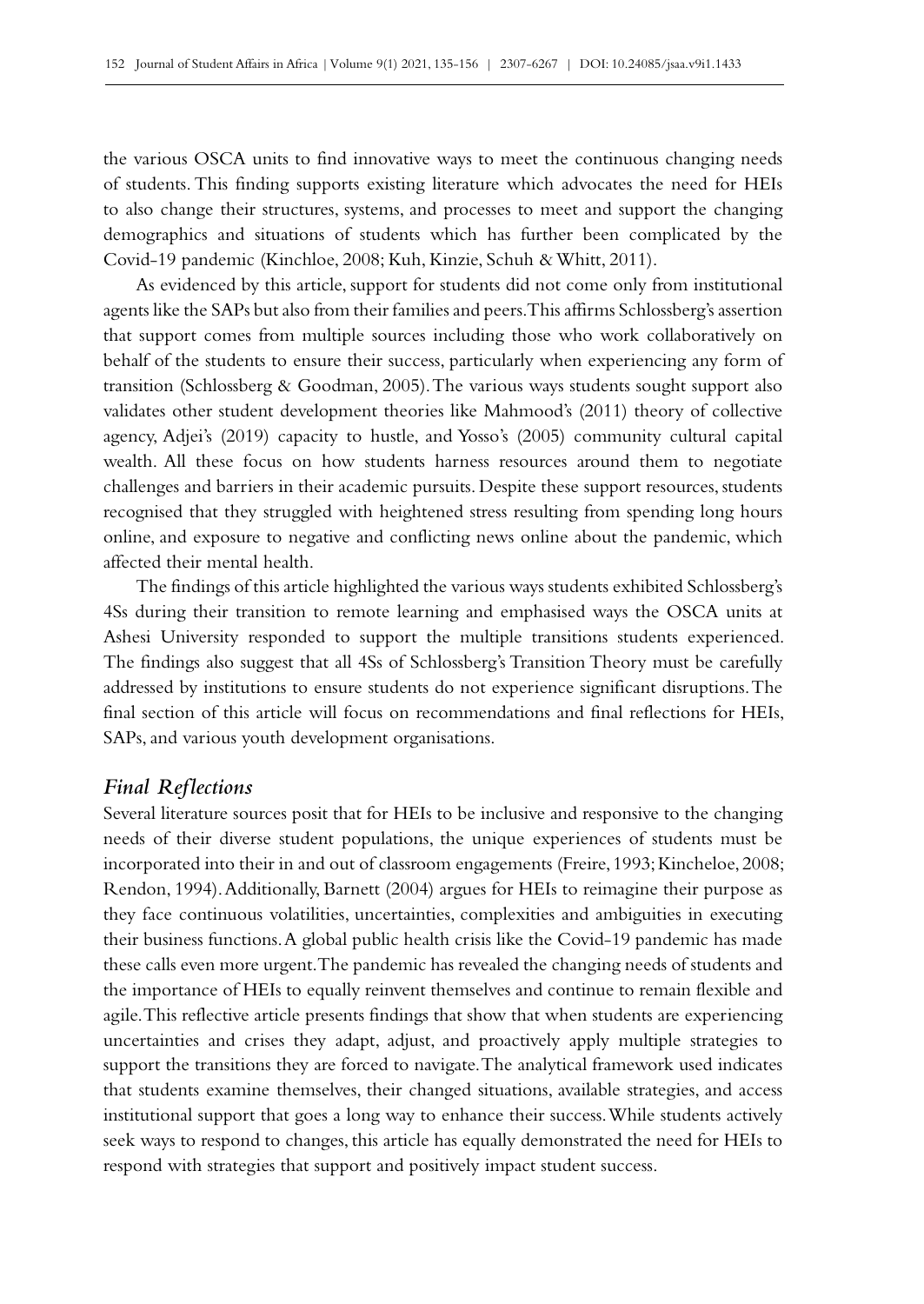The article also reveals the significant contributions theory can offer and inform praxis by providing a deeper and nuanced understanding of the student experience. This can inform the various relevant, timely and useful strategies and interventions SAPs can adopt to support students especially during crises. The students in this article demonstrated a proactive and strong agentic ability to participate in the decision-making process contrary to the sometimes perceived notion and presentation of students as passive entities with no ability to participate in their development. There is, therefore, the need for SAPs, HEIs and youth development organisations to broadly tap into the many assets students bring with them to the academic environment to inform the design and implementation of interventions especially during crises.

While it was not the focus of this reflection, it would be interesting to know about the relationship between students' transition experiences, the SAPs responses, and their academic performance. The findings of this reflective article are clear that for students to achieve educational success on university campuses, they would require not only the help of faculty but also that of SAPs who commiserate with them and understand their unique needs outside the classroom. According to Ciobanu (2013), "student services contribute to the quality of students' learning experience and their academic success…" (p. 172). Thus, HEIs need to invest resources into having a dedicated and committed team of SAPs who will complement the efforts of faculty to enhance academic success, especially in times of crisis. This study, thus, provides a rich empirical knowledge in the context of student affairs, development, support, and effort in that regard.

## *Acknowledgements*

The authors would like to thank all the department heads in the Office of Student and Community Affairs at Ashesi University and the students who participated in the focus group discussions for their contributions to this article.

### *Conflict of Interest*

While the authors work in various capacities with the OSCA Department at Ashesi University, they declare that they have no financial or personal relationships that may have inappropriately influenced the writing of this reflective account.

#### *Funding*

This work was financially supported by the Academic Affairs Department at Ashesi University.

#### *References*

- Adjei, M. (2019). *"Hustling" to succeed: A narrative inquiry of first-generation, low-income youth in an African university* [Published doctoral dissertation]. University of Minnesota.
- Anderson, M.L., Goodman, J. & Schlossberg, N.K. (2012). *Counseling adults in transition: Linking Schlossberg's theory with practice in a diverse world* (4th ed.). Springer.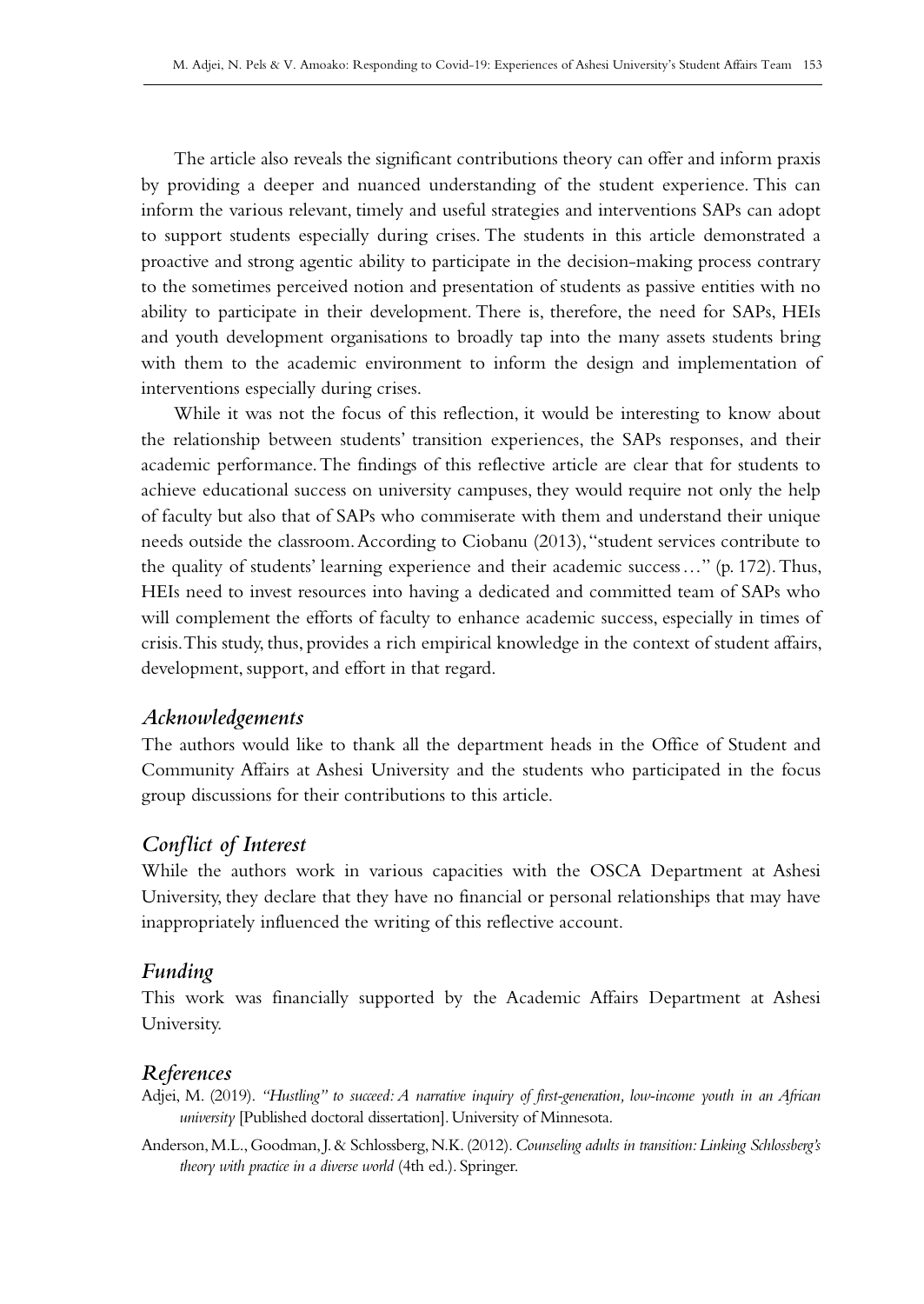- Appleton, J.R., Moore, P.L. & Vinton, J.C. (1978). A model for the effective delivery of student services in academic schools and departments. *The Journal of Higher Education, 49*(4), 372‑381. [https://doi.](https://doi.org/10.2307/1979193) [org/10.2307/1979193](https://doi.org/10.2307/1979193)
- Ashesi University (2002). *Educating ethical, entrepreneurial leaders in Africa.* [https://www.ashesi.edu.gh/](https://www.ashesi.edu.gh/about.html) [about.html](https://www.ashesi.edu.gh/about.html)
- Astin, A.W. (1975). *Preventing students from dropping out.* Jossey-Bass.
- Astin, A.W. (1984). Student involvement: A developmental theory for higher education. *Journal of College Student Personnel, 24*(2), 297‑308.
- Baxter Magolda, M.B. (1992). Cocurricular Influences on college students' intellectual development. *Journal of College Student Development, 33*, 203‑213*.*
- British Council (2015). Students in the driving seat: Young people's voices on higher education in Africa. *International Higher Education.*<http://www.britishcouncil.org/education/ihe>[Accessed 21 August 2020].
- Brennan, J.A. & Stern, E.K. (2017). Leading a campus through crisis: The role of college and university presidents. *Journal of Education Advancement & Marketing*, 2(2), 120-134.
- Casey, N. (2020, April 4). College made them feel equal. The virus exposed how unequal their lives are. <https://www.nytimes.com/2020/04/04/us/politics/coronavirus-zoom-college-classes.html> [Accessed 23 September 2020].
- Ciobanu, A. (2013). The role of student services in the improving of student experience in higher education. *Procedia – Social and Behavioral Sciences, 92*, 169‑173. <https://doi.org/10.1016/j.sbspro.2013.08.654>
- Crookston, B.B. (1994). A developmental view of academic advising as teaching. *NACADA Journal, 14*(2), 5‑9.<https://doi.org/10.12930/0271-9517-14.2.5>
- Creswell, J.W. (2014). *Research design: Qualitative, quantitative, and mixed methods approaches.* Sage.
- Drake, J. (2011). The role of academic advising in student retention and persistence. *About Campus, 16*(3), 8‑12.<https://doi.org/10.1002/abc.20062>
- Earwaker, J. (1992). *Helping and supporting students. Rethinking the issues.* Taylor and Francis.
- Evans, N.J., Forney, D.S., Guido, F.M., Patton, L.D. & Renn, K.A. (2010). *Student development in college: Theory, research, and practice* (2nd ed.). Jossey-Bass.
- Freire, P. (1993). *Pedagogy of the oppressed* (M.B. Ramos, Transl.). Penguin. (Original work published 1968.)
- Goodman, J., Schlossberg, N.K. & Anderson, M.L. (2006). *Counseling adults in transition: Linking practice with theory* (3rd ed.)*.* Springer.<https://scholarworks.wmich.edu/books/635/>
- Griffin A.K. & Gilbert K.C. (2015). Better transitions for troops: An application of Schlossberg's Transition Framework to analyses of barriers and institutional support structures for student veterans. *The Journal of Higher Education, 86*(1), 71-97. <https://doi.org/10.1080/00221546.2015.11777357>
- Hausmann, L.R., Schofield, J.W. & Woods, R.L. (2007). Sense of belonging as a predictor of intentions to persist among African American and White first-year college students. *Research in Higher Education, 48*(7), 803‑839.<https://doi.org/10.1007/s11162-007-9052-9>
- Harper, S. (2008). Realizing the intended outcomes of Brown: High achieving African American male undergraduates and social capital. *American Behavioral Scientist, 51*(7), 1‑24. [https://doi.org/10.1177/](https://doi.org/10.1177/0002764207312004) [0002764207312004](https://doi.org/10.1177/0002764207312004)
- Harper, S.R. & Quaye, S.J. (2009). Beyond sameness, with engagement and outcomes for all. *Student Engagement in Higher Education: Theoretical Perspectives and Practical Approaches for Diverse Populations.* Routledge.
- Jackson, A. & Sheehan, J. (2005, Fall). The returning college veteran: Challenges and strategies. *NASPA Leadership Exchange, 3*(Fall), 26‑27.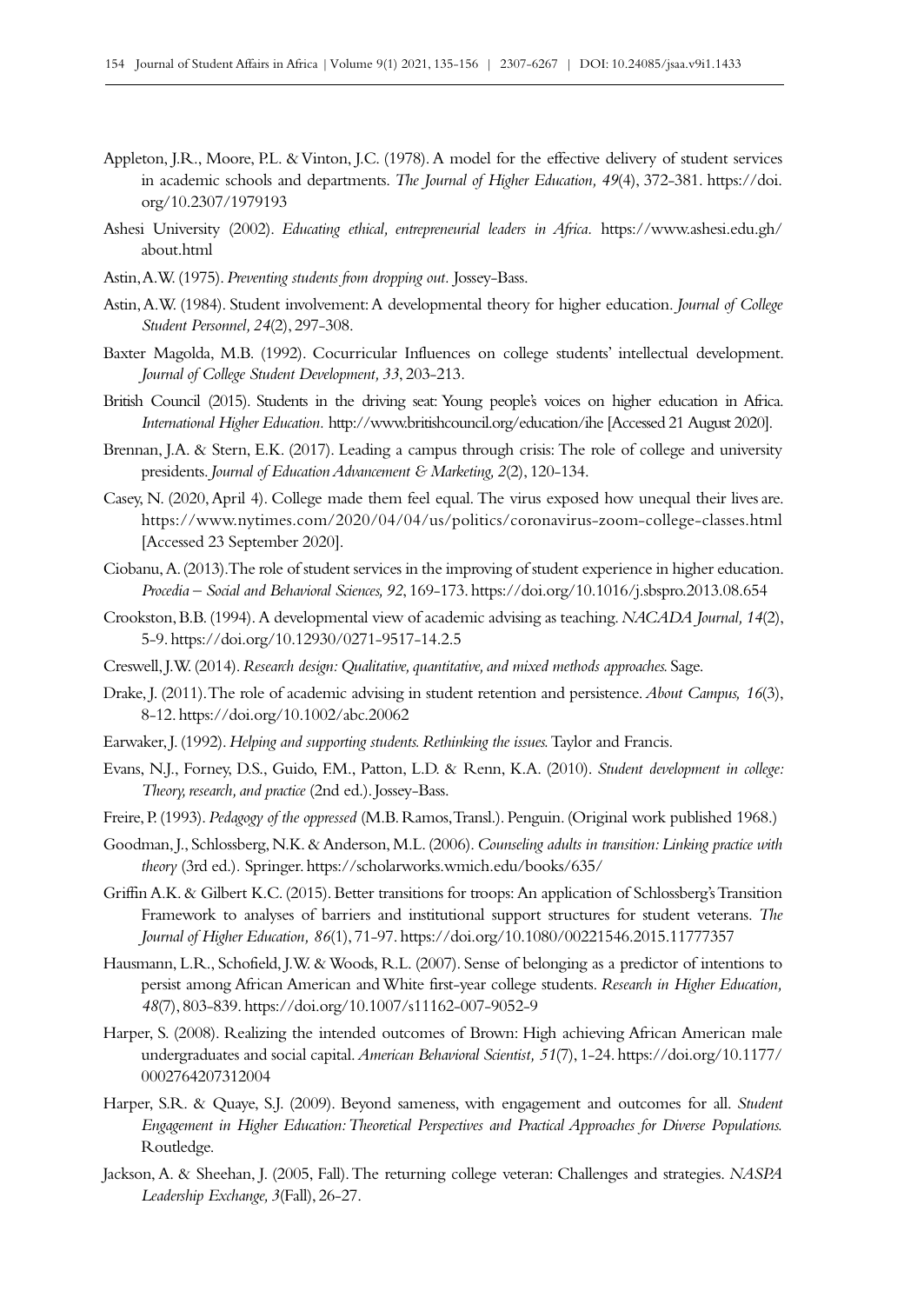Kincheloe, J.L. (2008). *Critical pedagogy primer* (Vol. 1). Peter Lang.

- Kitzinger, J. (1995). Qualitative research: introducing focus groups. *Bmj, 311*(7000), 299‑302. [https://doi.](https://doi.org/10.1136/bmj.311.7000.299) [org/10.1136/bmj.311.7000.299](https://doi.org/10.1136/bmj.311.7000.299)
- Kuh, G.D., Kinzie, J., Schuh, J.H. & Whitt, E.J. (2011). *Student success in college: Creating conditions that matter.* John Wiley & Sons.
- Linares, L.I.R. & Muñoz, S.M. (2011). Revisiting validation theory: Theoretical foundations, applications, and extensions. *Enrollment Management Journal, 2*(1), 12‑33.
- Mahmood, S. (2001). Feminist theory, embodiment, and the docile agent: Some reflections on the Egyptian Islamic revival. *Cultural Anthropology, 16(*2), 202‑236.<https://doi.org/10.1525/can.2001.16.2.202>
- Merriam, S.B. (2009). *Qualitative research: A guide to design and implementation* (3rd ed.). Jossey-Bass.
- Merriam, S.B. & Caffarella, R.S. (1999). *Learning in adulthood: A comprehensive guide.* Jossey-Bass.
- Moja, T., Schreiber, B. & Luescher-Mamashela, T. (2014). Contextualising student affairs in Africa: The past, present and future. *Journal of Student Affairs in Africa, 2*(1). <https://doi.org/10.14426/jsaa.v2i1.46>
- Morris, A. (2015). *A practical introduction to in‑depth interviewing.* Sage. [https://doi.org/10.4135/97814739](https://doi.org/10.4135/9781473921344) [21344](https://doi.org/10.4135/9781473921344)
- Pascarella, E.T. & Terenzini, P.T. (2005). *How college affects students (Volume 2): A third decade of research.*  Jossey-Bass.
- Pomerantz, N. (2006). Student engagement: A new paradigm for student affairs. *The College Student Affairs Journal, 25*(2), 176‑185.
- Quaye, S.J. & Harper, S.R. (Eds.). (2015). *Student engagement in higher education: Theoretical perspectives and practical approaches for diverse populations* (2nd ed.). Routledge.<https://doi.org/10.4324/9780203810163>
- Rayburn, S.W., Anderson, S. & Sierra, J.J. (2020). Future thinking continuity of learning in marketing: A student perspective on crisis management in higher education. *Marketing Education Review.* <https://doi.org/10.1080/10528008.2020.1837633>
- Ruh, D., Spicer, P. & Vaughan, K. (2009). Helping veterans with disabilities transition to employment. *Journal of Postsecondary Education and Disability, 22*(1), 67‑74.
- Schlossberg, N.K. (1985). *Marginality and mattering: A life span approach*. In annual meeting of the American Psychological Association, Los Angeles, CA.
- Schlossberg, N.K. & Goodman, J. (2005). *Counseling adults in transition.* Springer.
- Schlossberg, N.K., Waters, E.B. & Goodman, J. (1995). *Counseling adults in transition: Linking practice with theory* (2nd ed.). Springer.
- Shackelford, A.L. (2009). Documenting the needs of student veterans with disabilities: Intersection roadblocks, solutions, and legal realities. *Journal of Postsecondary Education and Disability, 22*(1), 36‑42.
- Shaw, M.D. (2017). Pathways to institutional equilibrium after a campus disaster. *Journal of Contingencies and Crisis Management, 25*(2), 103‑110. <https://doi.org/10.1111/1468-5973.12128>
- Strayhorn, T.L. (2015). *Student development theory in higher education: A social psychological approach.* Routledge. <https://doi.org/10.4324/9780203458211>
- Studenberg, H. 2017. *Chief Student Affairs Officers' perceptions of institutional crisis management, preparedness, and response* [Doctoral dissertation]. Nova Southeastern University. [https://nsuworks.nova.edu/](https://nsuworks.nova.edu/shss_dcar_etd/68) [shss\\_dcar\\_etd/68](https://nsuworks.nova.edu/shss_dcar_etd/68)
- Tinto, V. (1993). *Leaving college: Rethinking the causes and cures of student attrition* (2nd ed.). University of Chicago Press.<https://doi.org/10.7208/chicago/9780226922461.001.0001>
- Tinto, V. (2005). Epilogue: Moving from theory to action. In A. Seidman (Ed.), *College student retention: Formula for student success.* (pp. 371‑333). American Council on Education and Praeger.